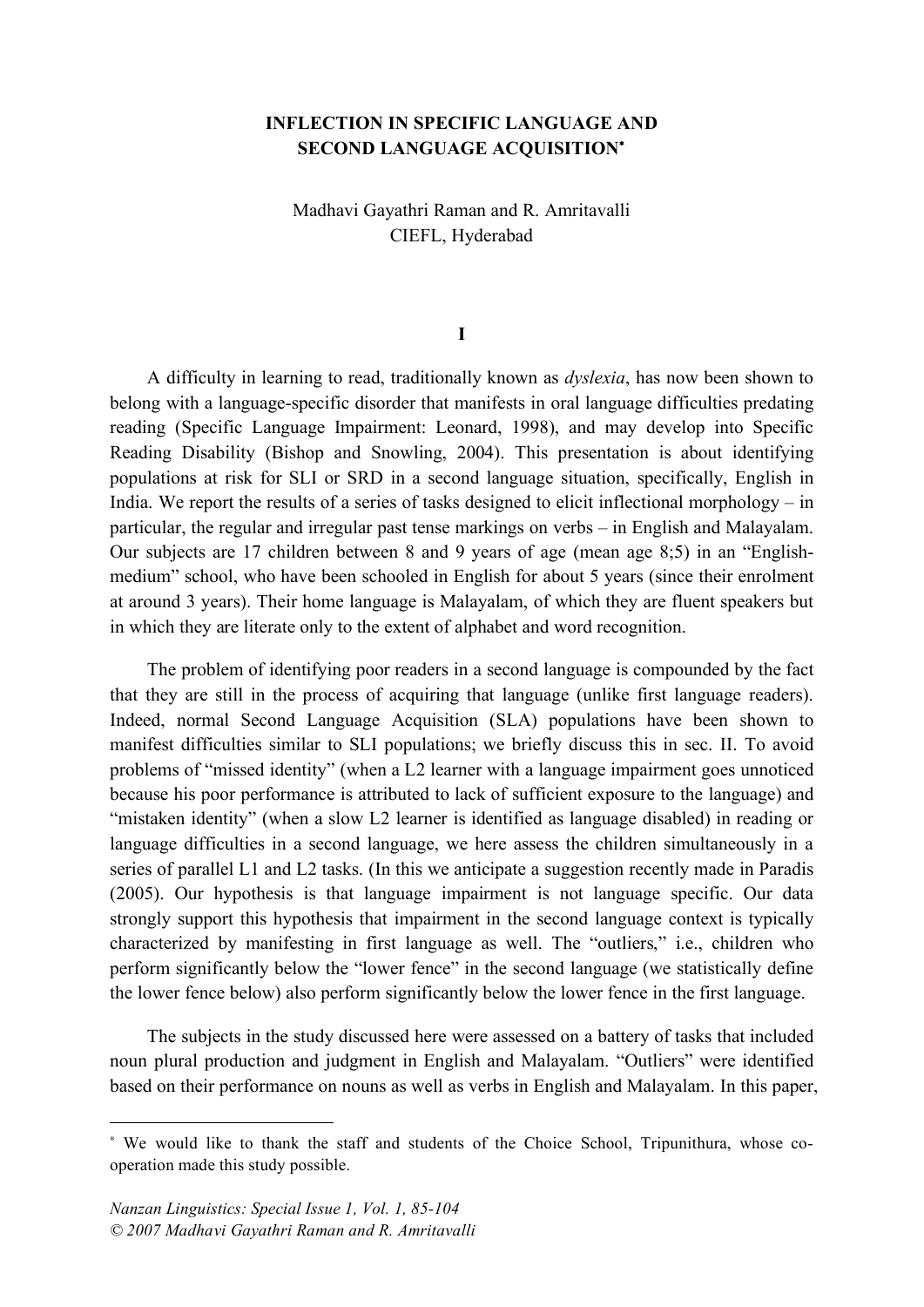we restrict our data report to the tasks on verbs. However, our discussion of the outliers takes into account their performance on the tasks on nouns as well as verbs.

#### **Inflectional Morphology in SLI and SLA**

Inflectional morphology is known to be problematic for children with Specific Language Impairment (SLI) in English (Leonard, 1998), German (Clahsen, 1989), Greek, Japanese, Hebrew, and Italian (Ullman & Gopnik, 1999). Rice et al (1995) and Rice and Wexler (1996) have shown that children with SLI tend to omit tense morphemes (third person singular, regular and irregular past tense) more than non-tense morphemes (progressive, prepositions and plurals). This has led them to suggest that tense morphology could serve as a clinical marker of SLI in English.

Second language learners of English have difficulties that are similar to those of children with SLI. Longitudinal case studies have shown that tense morphemes are more difficult than non-tense morphemes, especially  $3<sup>rd</sup>$  person singular and past tense (Paradis 2005). Ionin and Wexler (2002) examine the omission of verbal inflection in child L2 acquisition of English. They argue that omission of inflection is due to problems with the realization of surface morphology, rather than to feature impairment, in accordance with the Missing Surface Inflection Hypothesis (MSIH) of Prévost and White (2000). Research comparing monolingual children with SLI and their L2 age-mates in Swedish (Håkansson and Nettelbladt, 1993) and French (Paradis & Crago, 2000) has shown that both groups show strikingly similar patterns of error.

The insights into the parallels between SLA and SLI populations have so far come to us from studies typically comparing second language populations with unimpaired and impaired first language populations. The tests that have been given to the second language population are those that are norm-referenced for monolingual speakers of that language. Such comparisons may result in the identification of a large number of second language children as language impaired and/or learning disabled, rather than as typically-developing second language learners. Indeed, Paradis (2005:184) notes that "the vast majority of the ESL children performed within the clinical range" on the Test of Grammatical Impairment (TEGI), standardized on monolingual speakers of standard American English, "even though they are not language impaired." She therefore stresses the need to simultaneously assess second language populations in their own first language; and to compare the L2 performance of children at risk for SLI with that of their own unimpaired peers in the second language. The work presented, which antedates this recent suggestion of Paradis, has been an exploratory attempt in this direction.

### **Task Types and Rationale**

The tasks that we describe here were originally developed for English by Dr. Michael T. Ullman and his team at the Department of Neuroscience, Georgetown University, Washington DC, USA. Their Malayalam counterparts were developed by the first author. The tasks elicit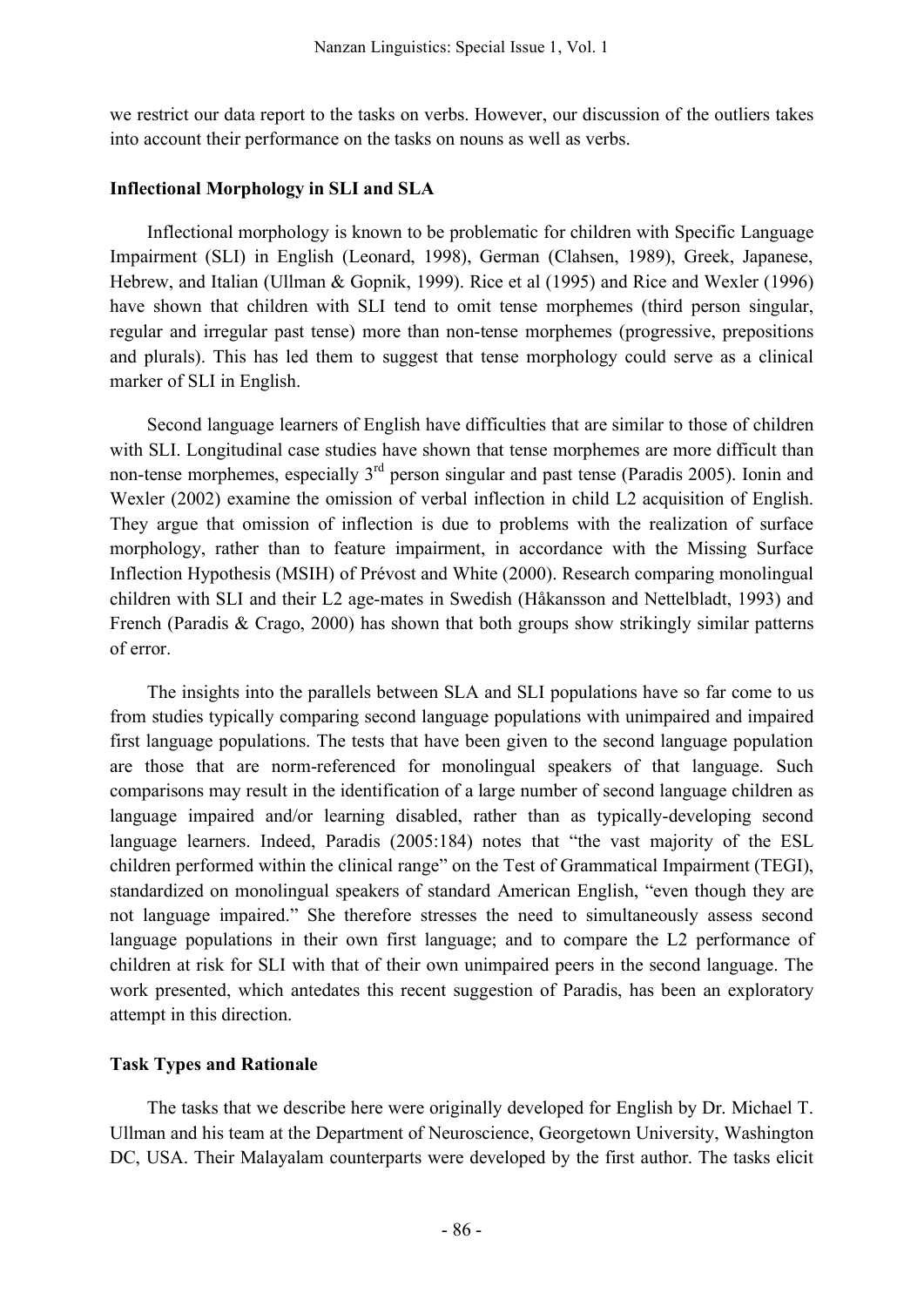production and grammaticality judgments of regular and irregular past tense verbs, further subdivided into real (occurring) and novel (non-occurring) forms.

In the production task, a verb was read out, along with a sentence containing a presenttense occurrence of the verb.

(1) a. *call*: Every day I *call* our uncle.

Next, a sentence was read out that provided a past tense context, which had the verb missing. The subject had to supply the missing verb.

(1) b. Yesterday I our uncle.

The task was presented in one of four modes allowing for variation in the amount of context provided in the sentences:

| <b>Mode 1:</b> Every day I see a rainbow.             |
|-------------------------------------------------------|
| Yesterday I a rainbow.                                |
| <b>Mode 2:</b> Every day I see a rainbow.             |
| Just like everyday, yesterday I a rainbow.            |
| <b>Mode 3:</b> Every day I see a rainbow.             |
| Just like everyday, yesterday also I a rainbow.       |
| <b>Mode 4:</b> This mode consists of only real verbs. |

In the judgment task, sentences were read out and subjects had to say whether these sentences were good English sentences or not, i.e., whether they sounded right or wrong to them. The verbs used in this task were presented as:

- (2) a. past tense forms: Yesterday I *pulled* a wagon/Yesterday I *shrelt* a napkin.
	- b. stem forms: Yesterday I *ring* our bell/ Yesterday I *poy* an eagle.
	- c. double-marked forms: Yesterday I *slippeded* on ice
	- d. regularized irregulars: Yesterday I *telled* a story

The task was presented in two modes:

**Mode 1** contained both real and novel verbs **Mode 2** contained only real verbs.

We now briefly discuss the reasons for presenting verbs in the categories of regular and irregular past tenses, and real and novel verbs.

Pinker and Ullman (2002: 456) tell us that "(f)or fifteen years the English past tense has been a subject of debate on the nature of language processing" between the connectionist and the dual-mechanism theories (Rumelhart and McClelland 1986; Pinker and Prince 1988). There are about 180 irregular verbs in English that do not take a regular past -*ed* suffix.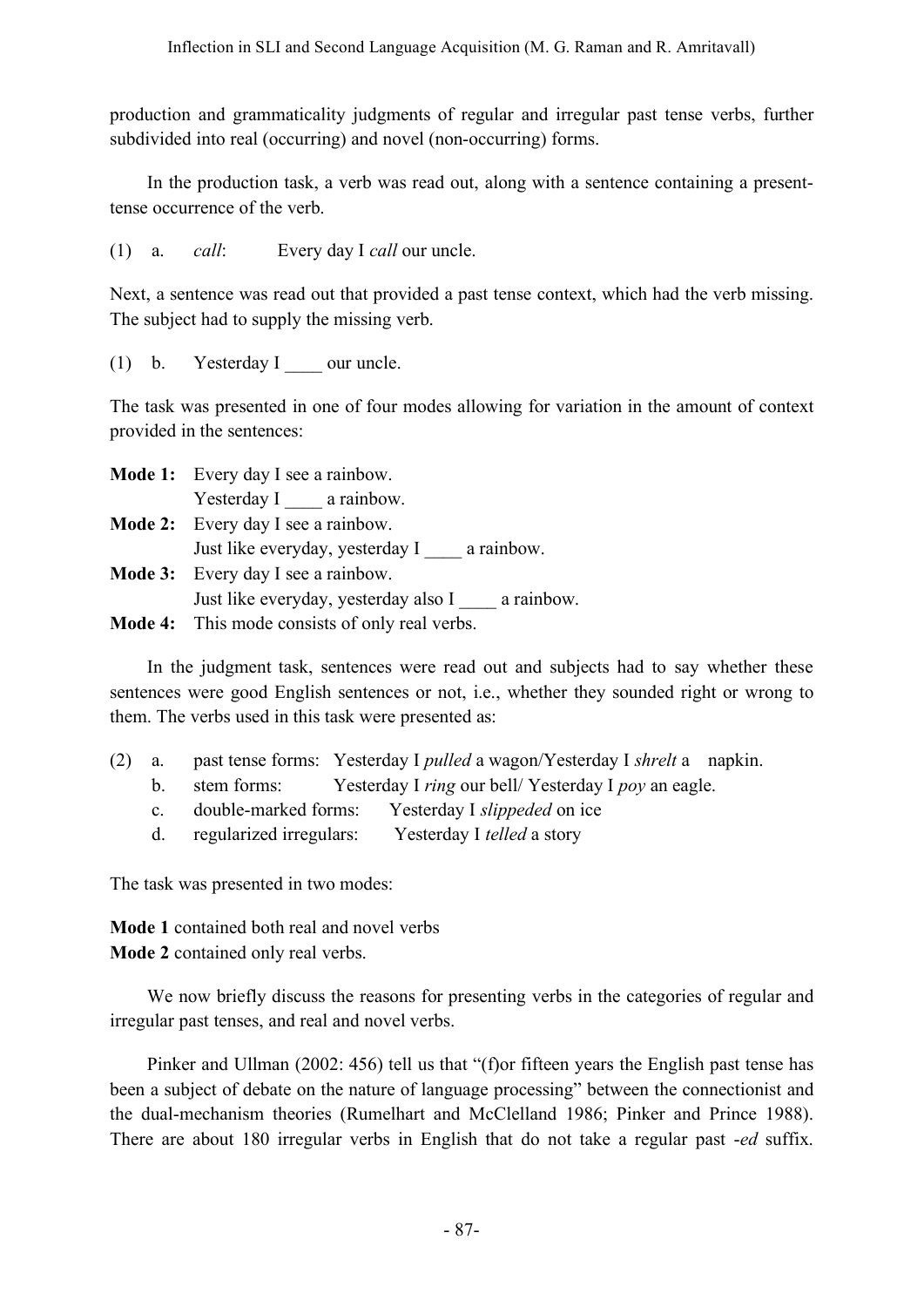Connectionism holds that a single mechanism represents and processes both kinds of past tense verbs. The Words and Rules (WR) theory claims that irregular forms are *words* with the grammatical feature 'past tense' incorporated into their lexical entries, whereas regular forms are productively generated by rule, presupposing an analysis into stem and affix.

Ullman et al (1997) link the WR theory to a hypothesis about the neurocognitive substrate of declarative and procedural memory, i.e. lexicon and grammar. They show that anomic patients do worse with irregulars than regulars on past-tense production tasks, but patients with agrammatism show more difficulty inflecting regular than irregular verbs. Tasks on regular and irregular morphology serve as a probe for language impairment under the dual-mechanism model of inflection. Children with SLI are hypothesized to have problems with rule-governed suffixation. Normally developing children (on the other hand) "should be better at producing regular past tense forms, which are rule-produced, than irregulars, which are retrieved from memory" (van der Lely and Ullman, 2001: 185). In the absence of intact suffixation rules, children with SLI may memorize both regular and irregular forms. Regular and irregular forms may be stored and therefore for such children we expect performance on regular and irregular forms to be comparable (Ullman and Gopnik, 1999: 56).

With regard to real versus novel forms, normal children are predicted to regularize novel forms that resemble an existing irregular form. I.e., a novel form *crive* is likely to produce a regularized past form *crived*, rather than an irregular form *crove* (compare *strive*-*strove*). Novel forms by definition have no representations in the mental lexicon. The only option is for a default rule to apply and this results in a regularized form (van der Lely and Ullman, 2001: 203). SLI children who may lack a rule may show a lack of overregularization. Indeed they might produce an irregular form on analogy with existing irregular forms.

So far, we have focused on the morphological representation and processing of inflections, whether regular or irregulars in normal and non-normal populations. However, children with SLI also have other problems with inflectional morphology, such as the outright omission of such morphology or the acceptance of inflection-less forms. SLI children may produce and accept unmarked verb forms in past tense contexts. As van der Lely and Ullman (1996) note, this suggests that their impairment may extend beyond morphological computation, to the syntactic representation of tense.

### **II**

### **Developing the tasks in Malayalam**

We had to develop tasks in Malayalam that were parallel to the English tasks: verbs in the Malayalam task had to represent the categories regular and irregular, and real (occurring) and novel (non-occurring) forms. In contrast to English, Malayalam has no readily recognizable distinction between "regular" and "irregular" past tense forms, corresponding to the difference between a "rule" and the listing of lexically associated pairs.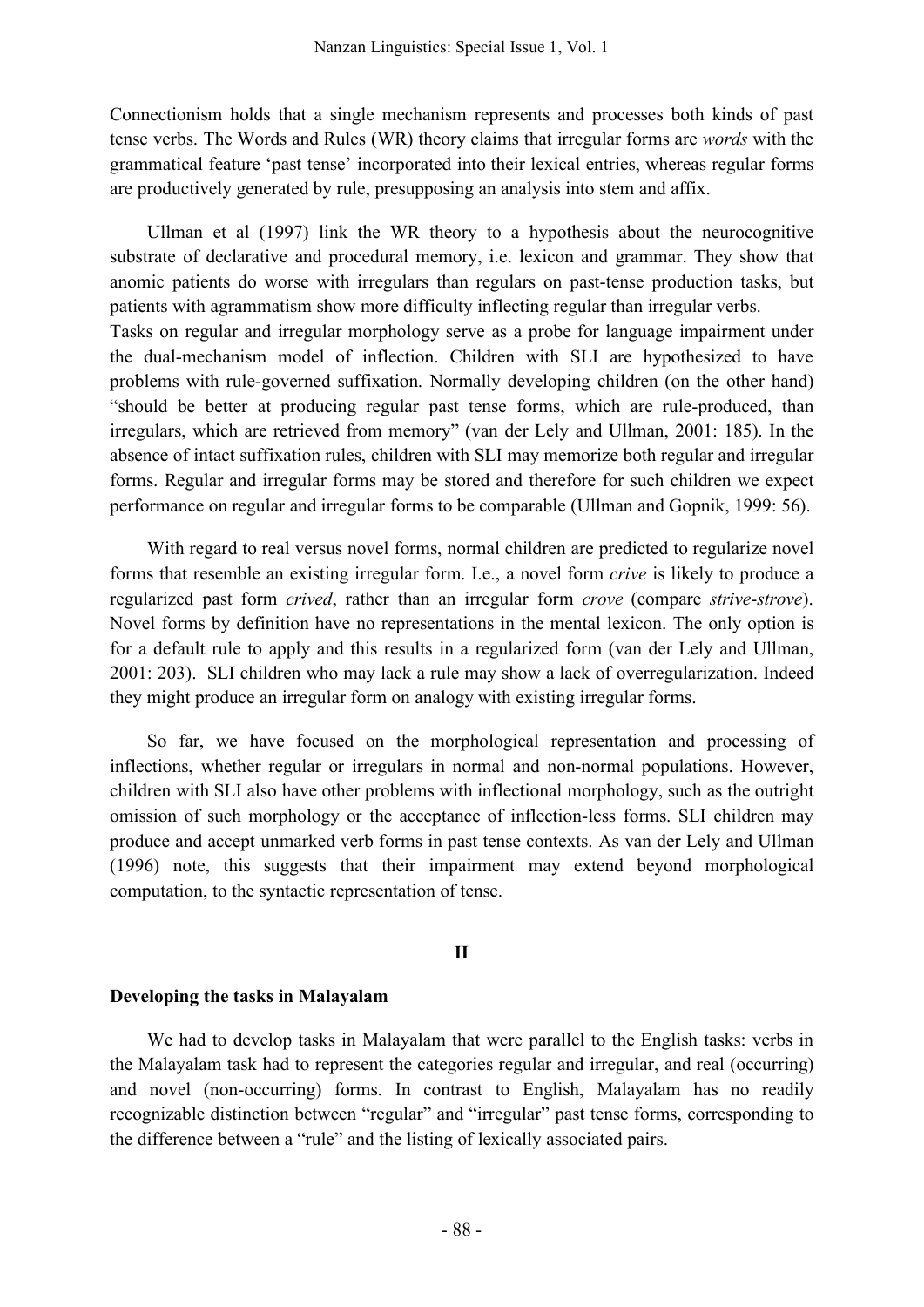Past tense is marked in two ways in Malayalam: (i) by adding *-i* to the verb root or derived stem, or (ii) by adding *-u* to it, preceded by one or another of a range of consonants or consonant sequences. The selection of the appropriate past tense suffix depends on a combination of morphological and phonological factors (Asher and Kumari, 1997: 286). The *i* suffixing and -*u* suffixing verbs correspond respectively to the traditional verb classes 13-16 and 1-12 listed in the appendix to Vol. 1 of Kunjan Pillai's *Malayalam Lexicon* (Pillai, 1965).

| Classes 1-12 (- <i>u</i> suffixing) |                                       |                    |  |  |
|-------------------------------------|---------------------------------------|--------------------|--|--|
|                                     | Present tense form                    | Past tense form    |  |  |
| Class 1                             | ceyy-unnu 'do(es)'                    | ceytu 'did'        |  |  |
| Class <sub>2</sub>                  | kaaN-unnu 'see(s)'                    | kaNDu 'saw'        |  |  |
| Class 3                             | toD-unnu 'touch(es)'                  | toTTu 'touched'    |  |  |
| Class 4                             | paRay-unnu 'say(s)'                   | paRaññu 'said'     |  |  |
| Class 5                             | $kolL$ -unnu 'get $(s)$ '             | koNDu 'got'        |  |  |
| Class 6                             | viizh-unnu 'fall(s)'                  | viiNu 'fell'       |  |  |
| Class 7                             | $tinn-unnu$ 'eat(s)'                  | tinnu 'ate'        |  |  |
| Class 8                             | koDukk-unnu 'give $(s)$ '             | koDuttu 'gave'     |  |  |
| Class 9                             | kakk-unnu 'steal(s)'                  | kaTTu 'stole'      |  |  |
| Class 10                            | kaDikky-unnu 'bite(s)'                | kaDiccu 'bit'      |  |  |
| Class 11                            | paDhikk-unnu 'stud(ies)'              | paDhiccu 'studied' |  |  |
| Class 12                            | $tukak$ -unnu 'open(s)'               | tuRannu 'opened'   |  |  |
|                                     | Classes 13-16 (- <i>i suffixing</i> ) |                    |  |  |
| Class 13                            | kayaR-unnu 'climb $(s)$ '             | kayaRi 'climbed'   |  |  |
| Class 14                            | iRann-unnu 'get(s)down'               | iRanni 'got down'  |  |  |
| Class 15                            | pokk-unnu 'lift(s)'                   | pokki 'lifted'     |  |  |
| Class 16                            | uNaRtt-unnu 'wake(s)up'               | uNaRtti 'woke up'  |  |  |

Table 1.2 Malayalam verb classes: present- and past-tense forms

The use of both -*i* and -*u* is morphologically conditioned in terms of verb classes. The -*i* suffix attaches to comparatively fewer verb classes but the classes differ among themselves in size: classes 1 and 6 are small, while 4, 7, 8, and 10 are comparatively large. Many of the more frequently used verbs belong to classes 11 and 13, straddling the -*i* and -*u* divide. Thus frequency or productivity does not allow us to readily distinguish the two suffixes.

The Words and Rules theory nevertheless posits a "default rule" for morphologically rich languages like Malayalam and German. Consider German. There are 8 plural suffixes in German. One of them acts as the default plural suffix, as it attaches to unusual-sounding nouns (*Plaupfs*), to names that are homophonous with irregular nouns (*die Thomas Manns*), to irregular-sounding eponyms (*Batmans*), and foreignisms. Though few nouns in German speech take an *-s* plural, children frequently overregularize the suffix, supporting its status as a default (Pinker, 1998: 24).<sup>1</sup> The idea of a default rule does not necessarily correlate with frequency. The regular (default) past tense rule in German applies to a *minority* of forms such

 $<sup>1</sup>$  Page reference to the internet version of the paper.</sup>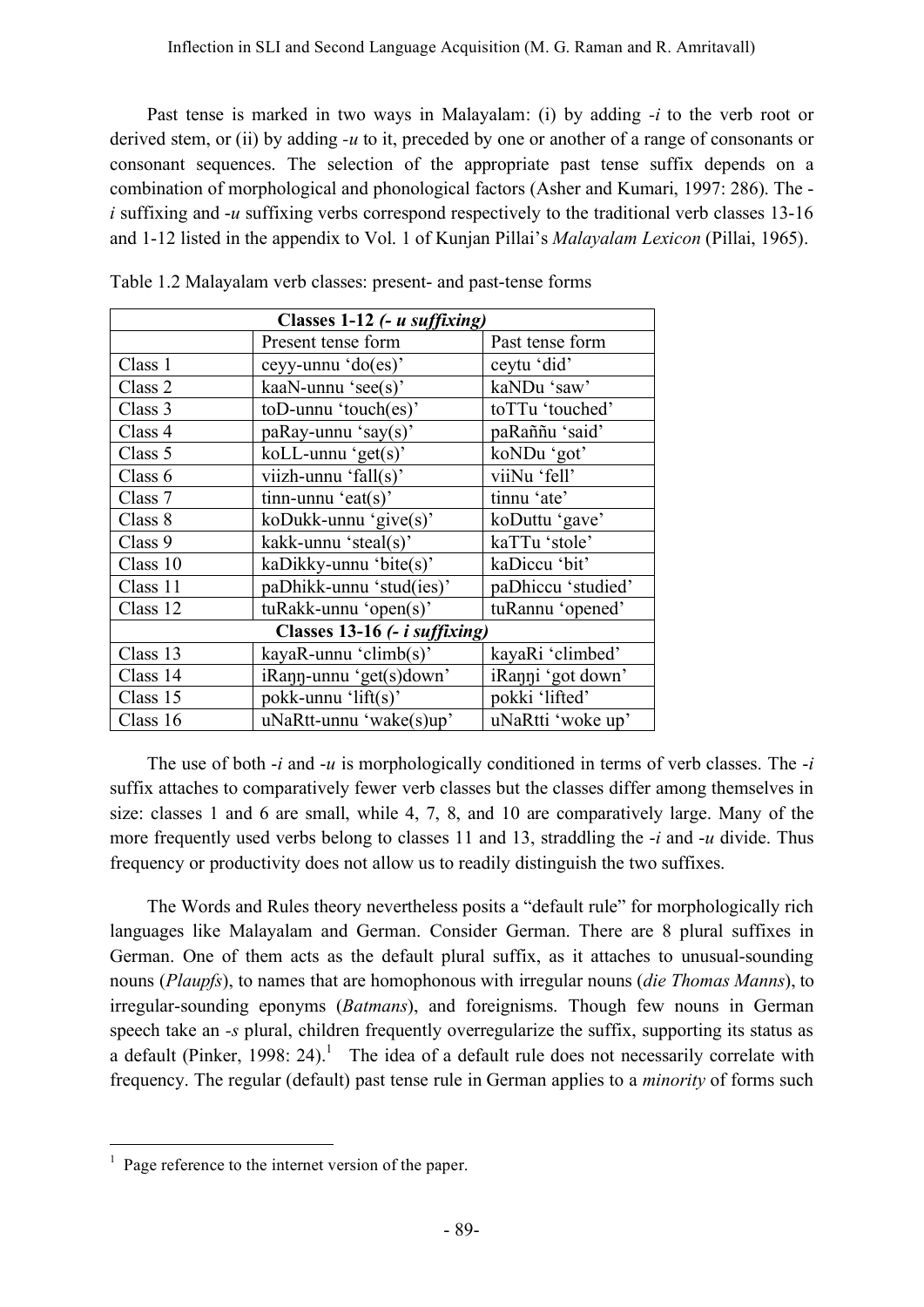as rare verbs, unusual-sounding verbs, and onomatopoeic forms (op cit). In addition, children overregularize in the direction of this suffix.

Under the WR theory, we may broadly speak of the *-i* suffixing and -*u* suffixing verbs in Malayalam as "regular" and "irregular" verbs respectively, because the addition of -*i* to the root or derived stem appears to be less constrained than the addition of *-u*; -*i* is less morphologically conditioned and appears to be more productive than -*u.* To the best of our knowledge, it does not induce stem allomorphy in the stem that it attaches to. Consider the two *-u* suffixing verbs *koDukk* 'to give' and *tuRakk* 'to open'. *koDukk* has the past tense form *koDuttu* 'gave' and has a lexical entry *koDukk*- ~ *koDutt*-. *tuRakk* has the past tense form *tuRannu* 'opened' and is listed as having the stem alternant *tuRakk-*  $\sim$  *tuRann*-. Both these -*u* suffixing forms contrast with the more "regular" -*i* suffixing verb *pokk*- 'to lift' which has a past tense form *pokki* 'lifted' which does not exhibit stem allomorphy. Thus, -*u* suffixing Malayalam past tense verbs must have lexical entries listing the stem and its past tense allomorphic alternant Lieber (1980). These would have to be learnt and stored in the memory in acquisition while -*i* suffixing verbs are not learnt and stored thus. Anticipating a little, our data support this view: novel forms designed to end in -*u* were often overregularized to -*i*.

Keeping in mind such various considerations, verbs were chosen for our tasks according to the following criteria:

- (i) Real verbs were chosen from all 16 classes, so that the entire range of stems for the two past tense morphemes was covered. In the case of Classes 1 and 6 one member was chosen (as class sizes were small). 3-4 verbs were chosen from verb classes with a larger membership (Classes 4, 7, 8, 10). Many of the more frequently used verbs belong to the two classes 11 and 13 (as we said earlier). This was reflected in the choice of verbs, in that these two relatively large verb classes were represented more often.
- (ii) All the real verbs chosen were those that are judged to be heard and used frequently in speech. They were carefully chosen to ensure that they would be familiar to the subjects. As we are not aware of any frequency counts in Malayalam, we relied on our intuition in this matter.
- (iii) The novel verbs were designed as to be phonologically similar to the entire range of real verbs. In order to check that the novel forms belonged to the class that they were thought to represent and to check for naturalness and plausibility, past tense forms for these were elicited from eleven adult native speakers of Malayalam. <sup>2</sup> No discrepancies were found between the forms expected and the actual forms given by adult responses.

Given the exploratory nature of this work, we not able to control the Malayalam tasks for

 <sup>2</sup> The eleven adult speakers comprised three post-graduate professionals, three graduate housewives, three doctoral research students and two graduate students.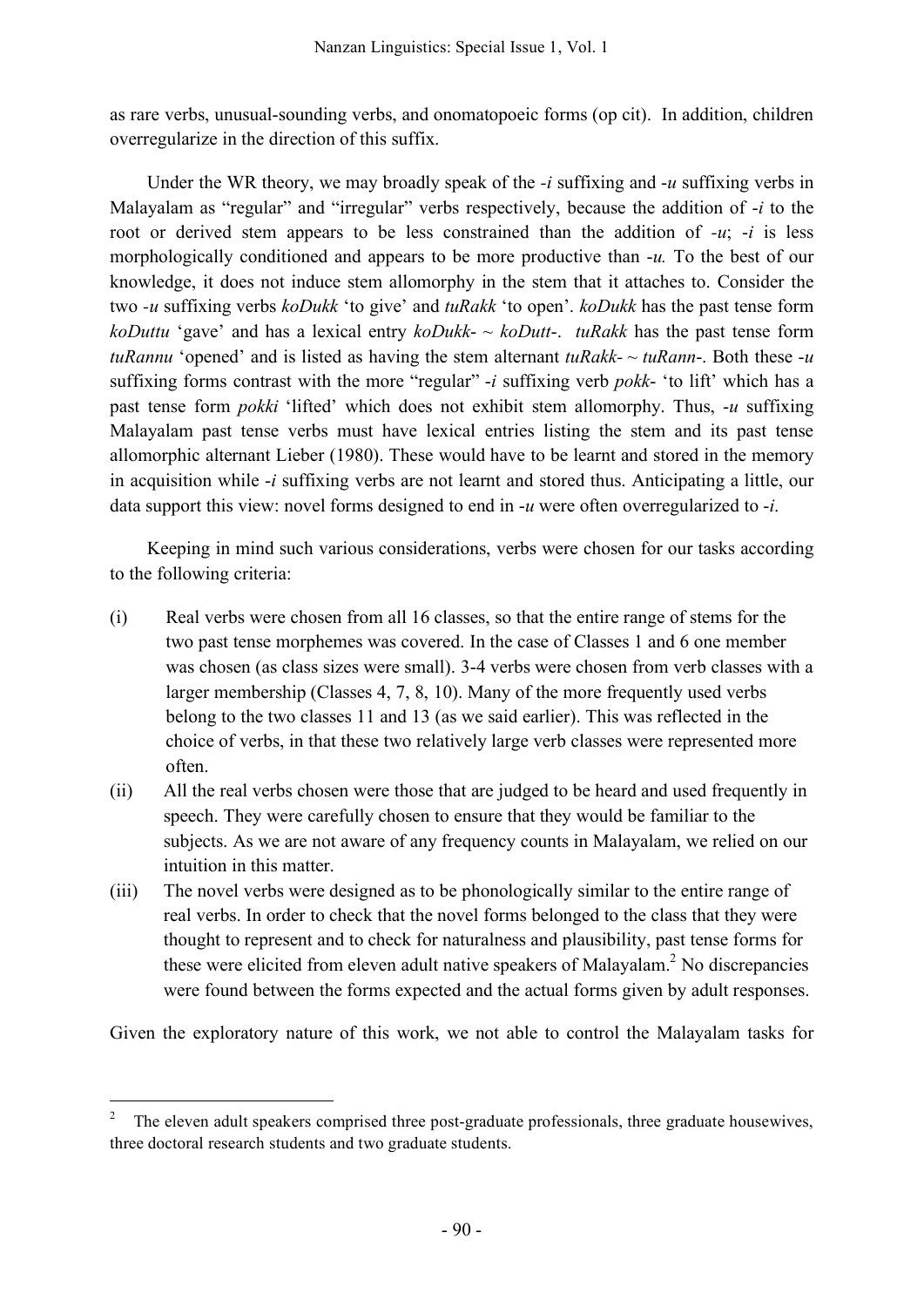variables such as equalizing the number of items on each task, item frequency, and syllabic length of items.

### **Administration**

The tasks were administered to 17 Malayalam-English bilinguals (6 girls, and 11 boys) of Class 3 (mean age 8 years 5 months) between March 19 – 24, 2001.

# **English past tense production3**

The production task administered consisted of 75 verbs belonging to 4 classes:

- (i) 21 real regular verbs (*call*-*called*),
- (ii) 29 real irregular verbs (*dig*-*dug*),
- (iii) 12 novel regular verbs (*prap*-*prapped*),
- (iv) 13 novel irregular verbs (*freep-frept*) whose stems are phonologically similar to the stems of real irregular verbs.

As mentioned earlier the verbs were presented in the following frame:

**[see]:** Every day I see a rainbow. Yesterday I a rainbow. Table 1.1 and 1.2 present the real and novel regular and irregular verbs used along with their expected past tense forms.

 <sup>3</sup> The original tasks in English had been carefully designed and constructed by Dr. Ullman and his team to include an equal number of real "non-rhyming" regulars and irregulars. The task also included real "rhyming" regulars. Due to the unexpected revoking of the time period initially allotted for testing by the school while testing was in progress however, we were unable to respect these considerations completely.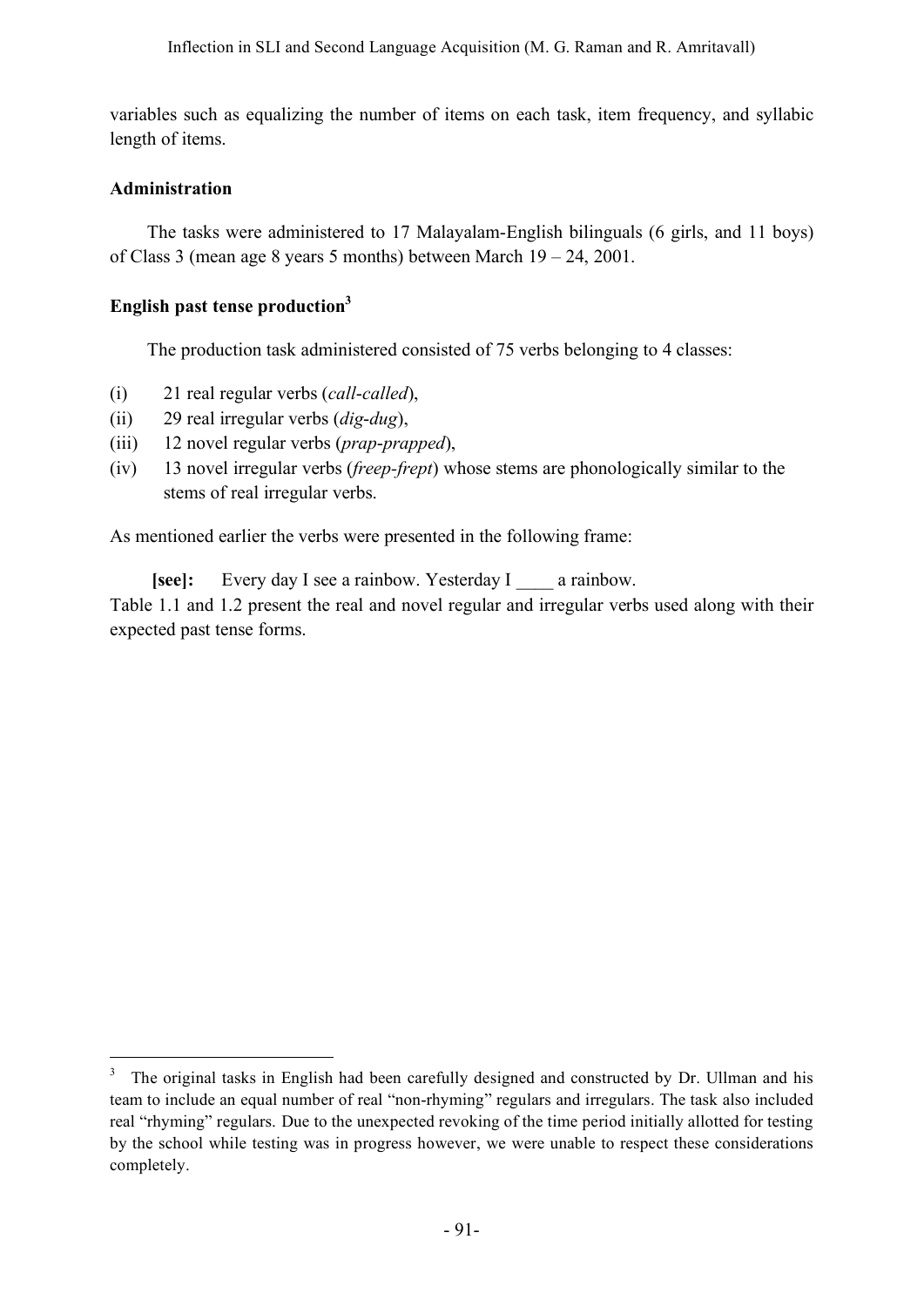| Real Regular Verbs (21) |                               | Real Irregular Verbs (29) |                               |  |
|-------------------------|-------------------------------|---------------------------|-------------------------------|--|
| Stem forms              | Expected past<br>marked forms | Stem forms                | Expected past<br>marked forms |  |
| whip                    | whipped                       | slide                     | slid                          |  |
| step                    | stepped                       | break                     | broke                         |  |
| pray                    | prayed                        | bind                      | bound                         |  |
| please                  | pleased                       | dig                       | dug                           |  |
| sigh                    | sighed                        | keep                      | kept                          |  |
| drown                   | drowned                       | weep                      | wept                          |  |
| screen                  | screened                      | sell                      | sold                          |  |
| slow                    | slowed                        | lose                      | lost                          |  |
| stop                    | stopped                       | string                    | strung                        |  |
| owe                     | owed                          | swim                      | swam                          |  |
| sway                    | swayed                        | creep                     | crept                         |  |
| heap                    | heaped                        | fling                     | flung                         |  |
| pass                    | passed                        | stride                    | strode                        |  |
| squeeze                 | squeezed                      | teach                     | taught                        |  |
| scrape                  | scraped                       | deal                      | dealt                         |  |
| dry                     | dried                         | lend                      | lent                          |  |
| glow                    | glowed                        | freeze                    | froze                         |  |
| stray                   | strayed                       | hold                      | held                          |  |
| cry                     | cried                         | flee                      | fled                          |  |
| blind                   | blinded                       | catch                     | caught                        |  |
| call                    | called                        | stick                     | stuck                         |  |
|                         |                               | sink                      | sank                          |  |
|                         |                               | sling                     | slung                         |  |
|                         |                               | bleed                     | bled                          |  |
|                         |                               | hide                      | hid                           |  |
|                         |                               | spend                     | spent                         |  |
|                         |                               | seek                      | sought                        |  |
|                         |                               | bring                     | brought                       |  |
|                         |                               | tell                      | told                          |  |

| Table 1.1 Real Regular and Irregular verbs used |  |  |  |
|-------------------------------------------------|--|--|--|
|                                                 |  |  |  |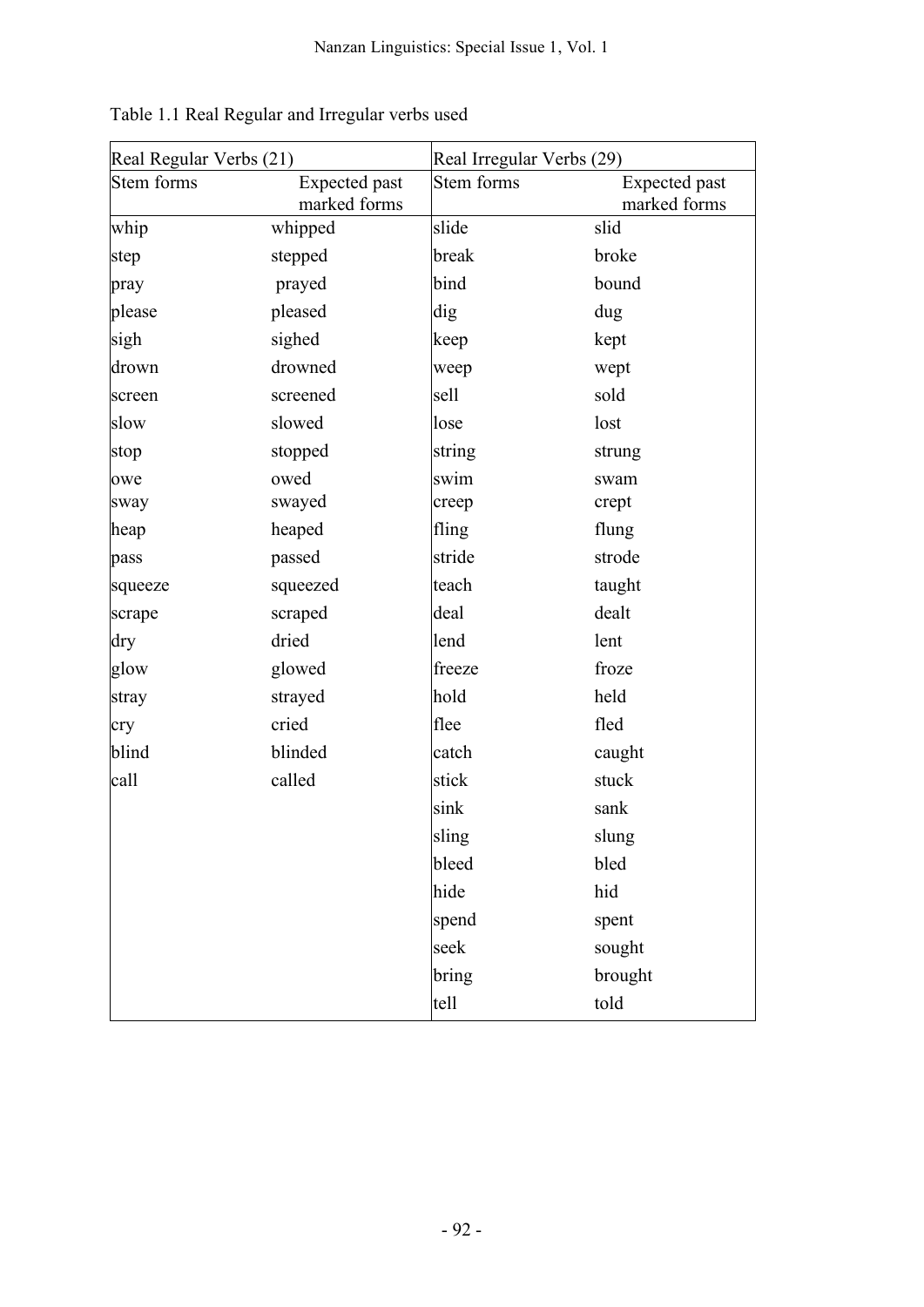| Novel Regular Verbs (12) |                               |            | Novel Irregular Verbs (13)               |                                                              |  |
|--------------------------|-------------------------------|------------|------------------------------------------|--------------------------------------------------------------|--|
| Stem forms               | Expected past<br>marked forms | Stem forms | Expected<br>regularized<br>past<br>forms | Plausible<br>irregularized<br>marked past<br>marked<br>forms |  |
| ploon                    | plooned                       | freep      | freeped                                  | frept                                                        |  |
| loy                      | loyed                         | spreel     | spreeled                                 | sprelt                                                       |  |
| plip                     | plipped                       | scring     | scringed                                 | scrung                                                       |  |
| cray                     | crayed                        | treep      | treeped                                  | trept                                                        |  |
| zole                     | zoled                         | shrake     | shraked                                  | shroke                                                       |  |
| noop                     | nooped                        | splink     | splinked                                 | splunk                                                       |  |
| wape                     | waped                         | cleep      | cleeped                                  | clept                                                        |  |
| chay                     | chayed                        | blide      | blided                                   | blid                                                         |  |
| chawl                    | chawled                       | tring      | tringed                                  | trung                                                        |  |
| proy                     | proyed                        | screep     | screeped                                 | scrept                                                       |  |
| prass                    | prassed                       | fring      | fringed                                  | frung                                                        |  |
| prap                     | prapped                       | cheel      | cheeled                                  | chelt                                                        |  |
|                          |                               | strite     | strited                                  | strote                                                       |  |

|  | Table 1.2 Novel Regular and Irregular verbs presented |
|--|-------------------------------------------------------|
|  |                                                       |

We note that for real irregular verbs, only an existing, real irregular past tense form was considered an acceptable response. For novel irregular verbs, either an irregular form, or the regularized form was considered acceptable (following Ullman and Gopnik, 1999). This method of scoring presupposes that real irregular verbs have been encountered in the input and stored in the memory, unlike unencountered novel forms. (We shall see however, that the children's response patterns indicate little difference between real and novel irregular forms, arguing that the distinction is nullified in the relatively input-poor L2 context.)

## **English past tense judgment**

The judgment task administered consisted of 61 verbs drawn from 4 classes:

- (i) 19 real regular verbs (*pull*-*pulled*)
- (ii) 21 real irregular verbs (*tell*-*told*)
- (iii) 15 novel regular verbs (*spole*-*spoled*)
- (iv) 6 novel irregular verbs (*shrelt*)

Real verbs were presented as past tense forms (*pulled, bought*), stem forms (*walk, swear*), double-marked forms (*whippeded*), regularized irregular forms (*telled*). Novel verbs were presented as past tense forms (*spoled, shrelt*), and stem forms (*poy*).

All verbs were presented in the following frame: **[pull]:** Yesterday I pull a wagon. Tables 1.3 and 1.4 present the real and novel regular and irregular verb forms used.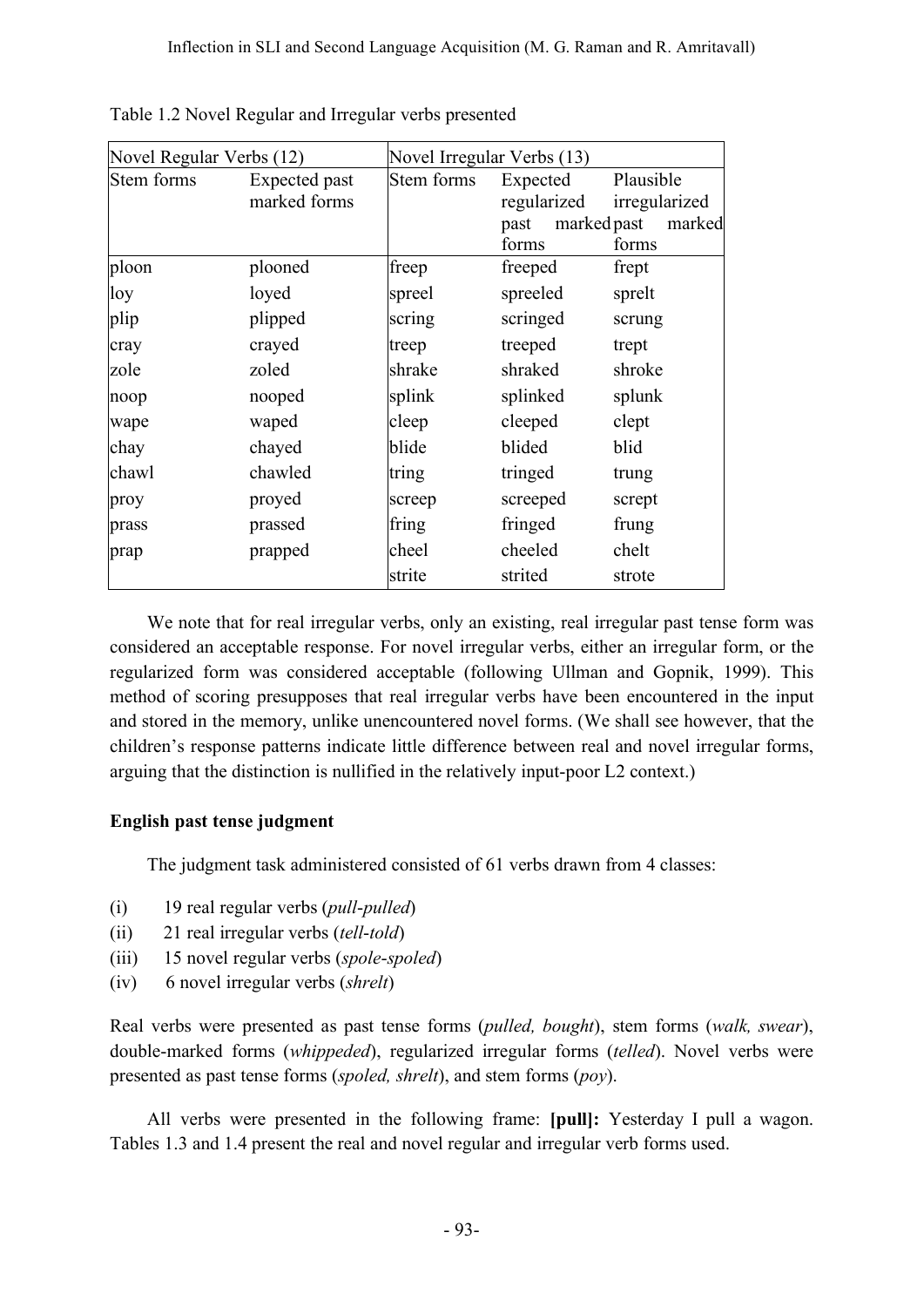| Real Regular Verbs (19) presented as |                      | Real Irregular Verbs (21) presented as |        |                      |                      |
|--------------------------------------|----------------------|----------------------------------------|--------|----------------------|----------------------|
| Stem forms                           | Past marked<br>Forms | Double-marked Stem forms<br>forms      |        | Past marked<br>forms | Regularized<br>forms |
| walk                                 | pulled               | whippeded                              | eat    | bought               | telled               |
| stir                                 | scored               | drowneded                              | swear  | spun                 | weeped               |
| weigh                                | filed                | slippeded                              | feel   | stole                | binded               |
| pour                                 | crawled              | calleded                               | ring   | built                | sleeped              |
| beg                                  | scanned              | scrapeded                              | cling  | <b>b</b> ent         | freezed              |
| use                                  | shared               | stoppeded                              | strike | wrung                | dealed               |
|                                      | glazed               |                                        | swing  | sent                 |                      |
|                                      |                      |                                        | run    |                      |                      |

Table 1.3 Real Regular and Irregular verbs presented

Table 1.4 Novel Regular and Irregular verbs presented

| Novel Regular verbs (15) presented as |             | Novel Irregular Verbs (6) presented as |
|---------------------------------------|-------------|----------------------------------------|
| Stem forms                            | Past marked | Past tense forms                       |
|                                       | forms       |                                        |
| poy                                   | spoled      | shrelt                                 |
| swur                                  | scurred     | sprun                                  |
| yawk                                  | hoiled      | snote                                  |
| plar                                  | vawled      | stoze                                  |
| nace                                  | sazed       | fent                                   |
| slore                                 | clazed      | slent                                  |
| dreck                                 | splanned    |                                        |
| crog                                  |             |                                        |

## **Malayalam past tense production**

The task we administered consisted of 35 verbs belonging to 4 classes:

- (i) 14 *-i* suffixing real verbs (*pokkunnu-pokki*)
- (ii) 10 *-u* suffixing real verbs (*paRayunnu*-*paRaññu*)
- (iii) 5 *-i* suffixing novel verbs (*saaDunnu*-*saaDi*).
- (iv) 6 *-u* suffixing novel verbs (*rannunnu*-*rannu*)

As mentioned earlier the verbs were presented in the following frame:

**[pokkunnu]:** ellaa diwasawum ñaan meeša pokkunnu. innale ñaan meeša \_\_\_\_\_\_. (Every day I lift a table. Yesterday I a table.)

Tables 1.5 and 1.6 present the real and novel *-i* suffixing and *-u* suffixing verbs used along with their expected past tense forms.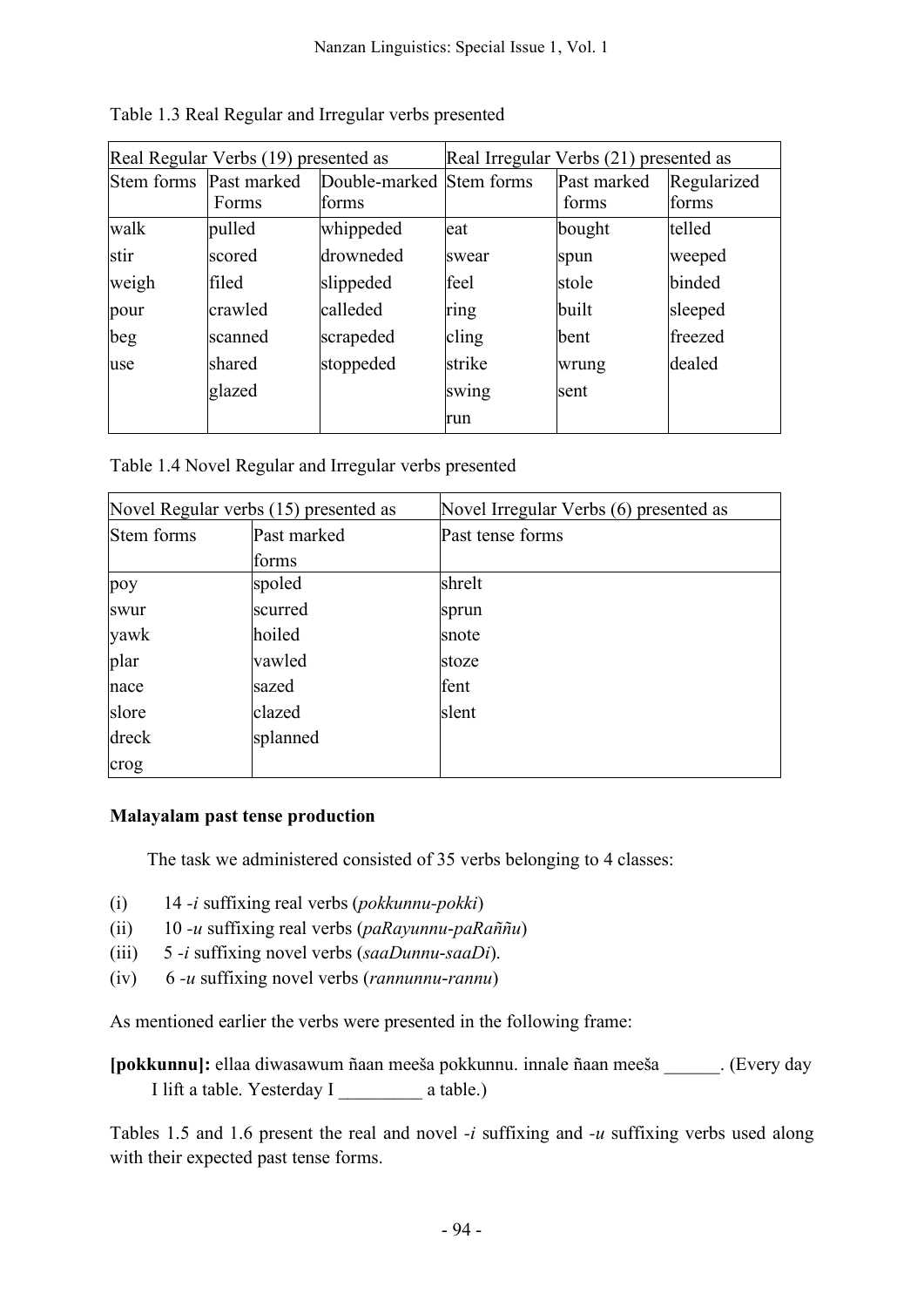| Real -i suffixing Verbs (14) |                           | Real -u suffixing Verbs $(10)$      |                                        |                               |
|------------------------------|---------------------------|-------------------------------------|----------------------------------------|-------------------------------|
| Stem forms                   |                           | Expected past<br>marked forms       | Stem forms                             | Expected past<br>marked forms |
| ooDunnu                      | 'run(s)'                  | ooDi 'ran'                          | kaaNunnu 'see(s)'                      | kaNDu 'saw'                   |
| kayaRunnu                    | 'climb(s)'                | kayaRi 'climbed'                    | karayunnu 'cry(s)'                     | karaññu 'cried'               |
| kiiRunnu                     | 'tear(s)'                 | kiiRi 'tore'                        | paRayunnu 'say(s)'                     | paRaññu 'said'                |
| caaDunnu                     | 'jump(s)'                 | caaDi 'jumped'                      | tinnunnu 'eat $(s)$ '                  | tinnu 'ate'                   |
| taTTunnu                     | 'knock $(s)$ '            | taTTi 'knocked'                     | warunnu 'come(s)'                      | wannu 'came'                  |
| paaDunnu                     | 'sing(s)'                 | paaDi 'sang'                        | eDukkunnu 'take(s)'                    | eDuttu 'took'                 |
| $p$ uuTTunnu ' $lock(s)$ '   |                           | puuTTi 'locked'                     | koDukkunnu 'give(s)'                   | koDuttu 'gave'                |
| muTTunnu                     | 'knock $(s)$ '            | muTTi 'knocked'                     | paRikkyunnu<br>'pluck(s)'              | paRiccu 'plucked'             |
| iRannunnu                    | $\text{`get}(s)$<br>down' | iRanni 'got down'                   | kaLikkyunnu 'play(s)' kaLiccu 'played' |                               |
| $\mu$ Rannunnu 'sleep(s)'    |                           | uRanni 'slept'                      | paDhikkunnu<br>stud(ies)'              | paDhiccu 'studied'            |
| waannunnu 'buy(s)'           |                           | waanni 'bought'                     |                                        |                               |
| pokkunnu                     | ' $lift(s)$ '             | pokki 'lifted'                      |                                        |                               |
| uRakkunnu                    | $'put(s)$ to<br>sleep'    | uRakki 'put to<br>sleep'            |                                        |                               |
|                              |                           | UNDakkunnu 'make(s)' uNDakki 'made' |                                        |                               |

Table 1.5 Real *-i* suffixing and *-u* suffixing verbs presented

Table 1.6 Novel *-i* suffixing and *-u* suffixing verbs presented

| Novel -i suffixing Verbs (5) |                             | Novel -u suffixing Verbs (6) |                             |  |
|------------------------------|-----------------------------|------------------------------|-----------------------------|--|
| <b>Stem</b>                  | Expected past<br>tense form | <b>Stem</b>                  | Expected past<br>tense form |  |
| saaDunnu                     | saaDi                       | linunnu                      | linnu                       |  |
| bhaaDunnu                    | bhaaDi                      | Irannunnu                    | rannu                       |  |
| saTTunnu                     | saTTi                       | SuDukkunnu                   | SuDuttu                     |  |
| tapannunnu                   | tapanni                     | cakkunnu                     | caTTu                       |  |
| suRakkunnu                   | suRakki                     | yanakkyunnu                  | yanaccu                     |  |
|                              |                             | tunikkyunnu                  | tuniccu                     |  |

## **Past tense judgment**

The Malayalam judgment task consisted of 26 verbs drawn from 4 classes: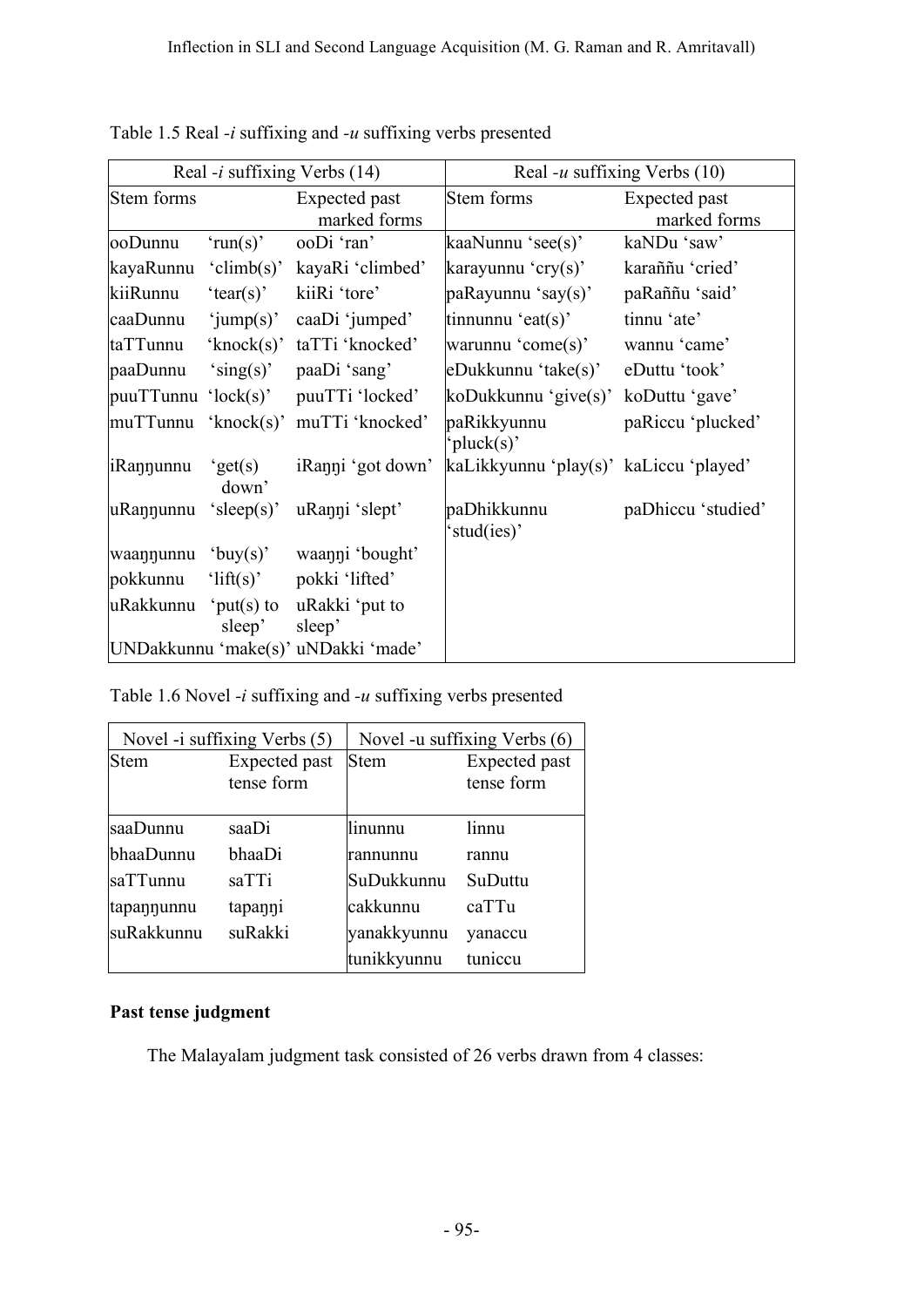- (i) 10 -*i* suffixing real verbs (*ooDunnu-ooDi*)
- (ii) 8 -*u* suffixing real verbs (*karayunnu- karaññu)* presented as:
- (iii) 4 -*i* suffixing novel verbs (*saTTunnu-saTTi*) presented as:
- (iv) 4 -*u* suffixing novel verbs (*rannunnu-rannu*) presented as:

Real verbs were presented as present tense verbs (*ooDunnu, karayunnu*) and past tense verbs (*kayaRi, karaññu*). Similarly, novel verbs were also presented as present tense verbs (*saTTunnu, rannunnu*) and past tense verbs (*bhaaDi, linnu*)

As before, all verb were presented in the following frame:

**[pokki]:** innale ñaan meeša pokki.

Tables 1.7 and 1.8 present the list of real and novel forms *-i* suffixing and *-u* suffixing verbs forms used.

Table 1.7 Real *-i* suffixing and *-u* suffixing verbs presented

| Real -i suffixing Verbs (10) presented as $\vert$ Real -u suffixing Verbs (8) presented as |                |                               |                    |
|--------------------------------------------------------------------------------------------|----------------|-------------------------------|--------------------|
| Present tense forms Past marked forms Present tense forms Past marked forms                |                |                               |                    |
| taTTunnu 'knock(s)' kayaRi 'climbed'                                                       |                | $\mathsf{paRayunnu}$ 'say(s)' | karaññu 'cried'    |
| koTTunnu 'knock(s)' caaDi 'jumped'                                                         |                | varunnu 'come(s)'             | tinnu 'ate'        |
| $paaDunnu 'sing(s)'$ puuTi 'locked'                                                        |                | koDukkunnu                    | eDuttu 'took'      |
|                                                                                            |                | 'give(s)'                     |                    |
| ooDunnu 'run(s)'                                                                           | uRanni 'slept' |                               | kaLiccu 'played'   |
| uRakkunnu 'put(s) to iRanni 'got down'                                                     |                |                               | paDhiccu 'studied' |
| sleep'                                                                                     |                |                               |                    |

Table 1.8 Novel *-i* suffixing and *-u* suffixing verbs presented

| Real - <i>i</i> suffixing Verbs $(4)$ |                      | Real -u suffixing Verbs $(4)$                  |         |  |
|---------------------------------------|----------------------|------------------------------------------------|---------|--|
| presented as                          |                      | presented as                                   |         |  |
| Present tense<br>forms                | Past marked<br>forms | Past marked<br>Present tense<br>forms<br>forms |         |  |
| tapannunnu                            | bhaaDi               | rannunnu                                       | yanaccu |  |
| saTTunnu                              | suRakki              | tunikkyunnu                                    | SuDuttu |  |

### **III**

### **Results and discussion:**

In this section, we analyze group and individual performances on the English and Malayalam tasks.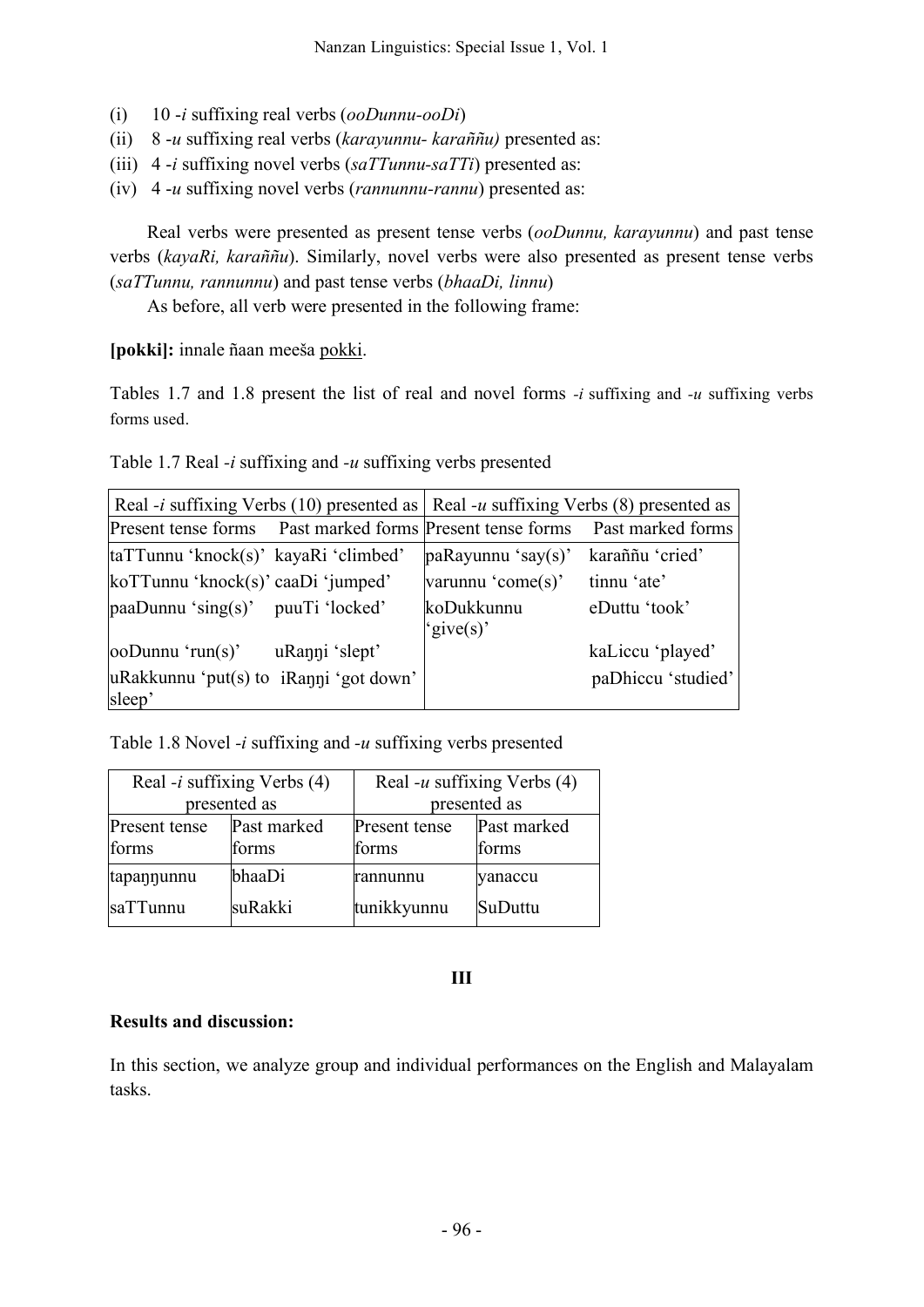### **Group performance: English tasks**

|            | English<br>Verbs            |                           |
|------------|-----------------------------|---------------------------|
|            |                             |                           |
|            | Real                        | Novel                     |
| Production | 63.2<br>r 95.2<br>ir $39.9$ | 92.7<br>r 96.6<br>ir 89.1 |
| Judgment   | 78.3<br>r80.5<br>ir $76.5$  | 75.9<br>r 82.4<br>ir 60   |



Table 1.9 and Figure 1 present the group's scores on tasks in English (in percentages)

## **Malayalam tasks**

Table 1.10 and Fig. 2 present the group's scores on tasks in Malayalam (in percentages)



Note: the figures in bold indicate the overall score obtained by collapsing across the categories of regular and irregular verbs.

From Table 1.9, we find that past marking on real regular verbs is almost at ceiling showing that the group has acquired the past tense marking rule and is using it productively. However, the group's poor performance on irregular verbs is comparatively poorer, with our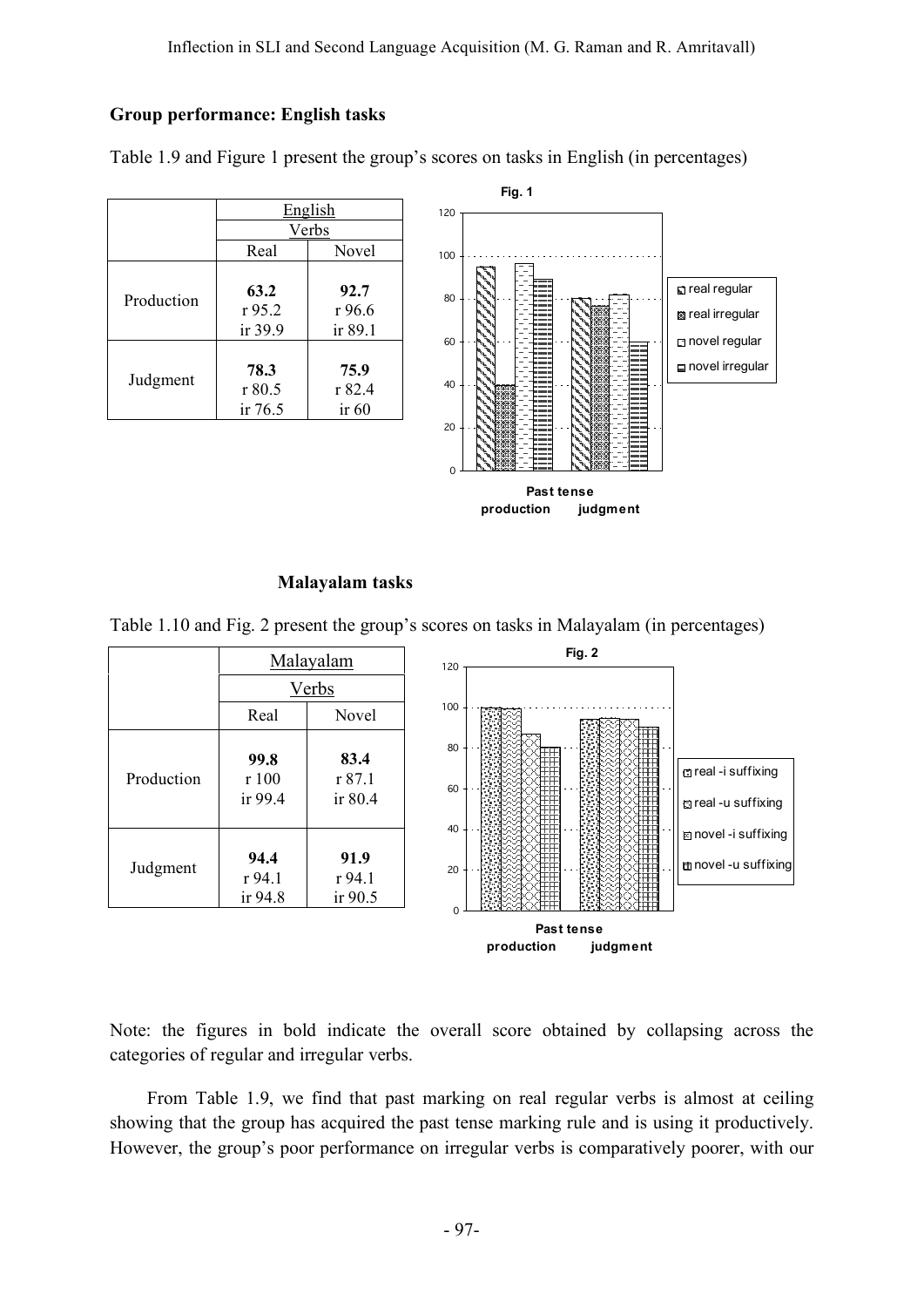subjects tending to produce regularized past tense forms rather than the irregular past tense forms we expect them to have stored as lexical items in the memory. Not a single child failed to produce an overregularized form. An unpaired t-test revealed a significant difference at the 0.01 level of significance  $(df = 32, t = 10.77)$  between regular and irregular past tense production. Past marking on novel regular verbs was almost at ceiling and irregular verbs were regularized at a high rate suggesting that the regular rule had been acquired by all our subjects.

We expect performance on the judgment task to be equal to or better than that on the production task. However, we find that performance in this task is consistently lower in all categories with the exception of real irregulars. A possible reason for this unexpected result could be a response bias (a tendency of the subjects to give a "yes' answer irrespective of whether it is right or wrong (Wenzlaff and Clahsen, 2004)) due to the fact that the items were presented by the researcher who assumes a position of authority vis-à-vis the child.

In keeping with our expectations, performance on the production task in Malayalam (L1) is at ceiling (see Table 1.10). Though judgment appears to be slightly lower than production, the difference is not significant. This is in contrast with the result obtained for English, suggesting that the response bias of accepting incorrect forms is not operative in the stronger language or L1, i.e., Malayalam.

## **Outliers:**

Recall that we also wish to identify potential language impairment in the L2 by normreferencing the performance of children at risk to that of their unimpaired peers. We therefore proceeded to identify "outliers" on 16 tasks: regular and irregular past tense and plural, production and judgment, in English and Malayalam. Commonly, such individuals are identified by first calculating the Interquartile Range (IQR). Any value that is 1.5 interquartile ranges (1.5 times the distance between the  $25<sup>th</sup>$  and the  $75<sup>th</sup>$  percentiles) below the  $25<sup>th</sup>$ percentile (lower fence), or above the  $75<sup>th</sup>$  percentile (upper fence) score of the group, is a possible outlier.

Seven subjects (2 girls, 5 boys) were identified whose performance on was below the lower fence on parallel tasks in both languages:

JJ, VF: on verbs only, JG, JE, RA, LA: on verbs and nouns, LV: on nouns only.

Our data show that where a subject is below the lower fence in English, (s)he is so in Malayalam as well. This provides strong support for our hypothesis that children who are at risk for SLI will show poor performance on inflections in L1 as well as in L2.

Significantly, similar lexical categories pose problems in English and Malayalam.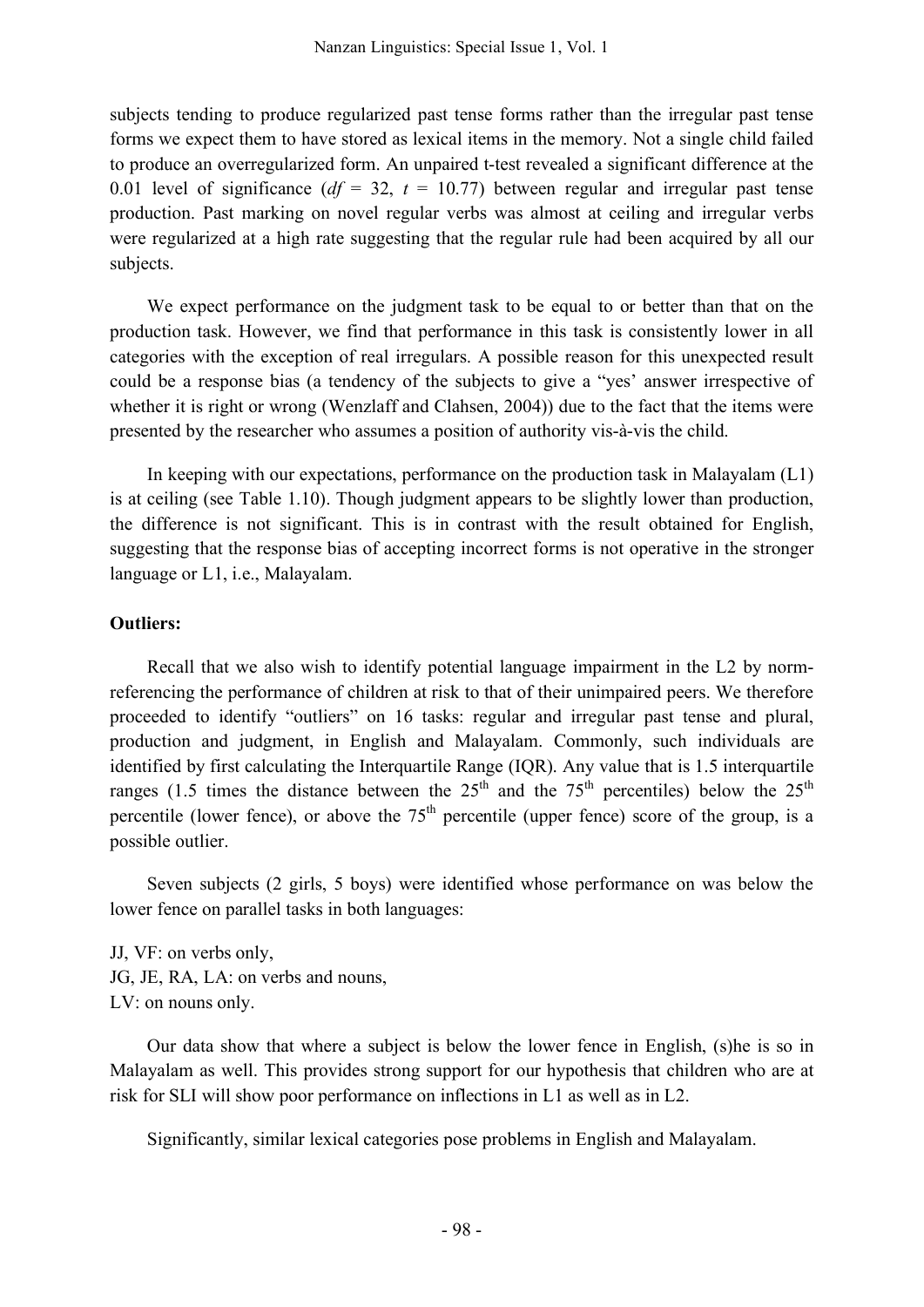The outliers account for more than two-thirds of the errors on all the tasks. Even In tasks where they are not identified as outliers, they account for most of the errors. The errors made by them consist of production of unmarked forms, rejection of past marked and plural marked forms, and acceptance of stem forms. Such errors are typical of the SLI profile.

## **Errors:**

In the past tense production task for English, subjects' errors were coded as:

- (i) Unmarked: the unmarked verb form (e.g., *look-look*, *dig-dig*, *plam-plam*, *crive-crive*)
- (ii) Alternatively marked: an overtly marked form other than a past-marked or overregularized form of the prompted verb, including *-s* suffixed (e.g., *make-makes*),  *ing* suffixed (*soar-soaring*), or -*en* suffixed (*give-given*).
- (iii) Overregularized: *-ed* suffixed irregular stems (*dig-digged*)
- (iv) Irregularizations: inappropriately irregularized irregular (e.g., *bring-brang*, *stringstrang*) 4
- (v) Phonologically proximate: a real word not conceptually plausible in the sentence context but phonologically similar to the prompted word (e.g., *whip* an egg *- wept*)
- (vi) Double marked: a form marked twice (e.g., *owe-oweded*, *sink-sanked*)
- (vii) Unclear: an unclear response that could not be classified.
- (viii) No response: no response to the prompt or subject responded with "no."

The lower fence value obtained for production of regular verbs task is 88.1. Unmarked responses accounted for errors on this task.

Given the group's poor performance on production of irregular verbs, it was not possible to calculate a lower fence value (as it became a negative value). There were no outliers beyond the upper fence value which was calculated at 93.

In the production of past tense forms of novel irregular verbs, the lower fence value calculated is 61.5. Of the errors, production of an unmarked verb was characteristic of the outliers, who produced 7 out of 8 such errors.

In the judgment task, the errors have been classified according to the following response types:

- (i) Past marked form correctly judged
- (ii) Past marked form wrongly rejected (e.g., *dug*, *plammed*)
- (iii) Stem form wrongly accepted (e.g., *walk*, *poy*)
- (iv) Double marked form wrongly accepted (e.g., *stoppeded*)
- (v) Overregularization wrongly accepted (e.g., *telled*)

 <sup>4</sup> Our data include 2 instances of irregularization of regular verbs: <sup>1</sup> in the real verb category (*heaphept*) and 1 in the novel verb category (*plip-plept*). Neither of these were made by any of the subjects who manifested problems in Malayalam as well as English.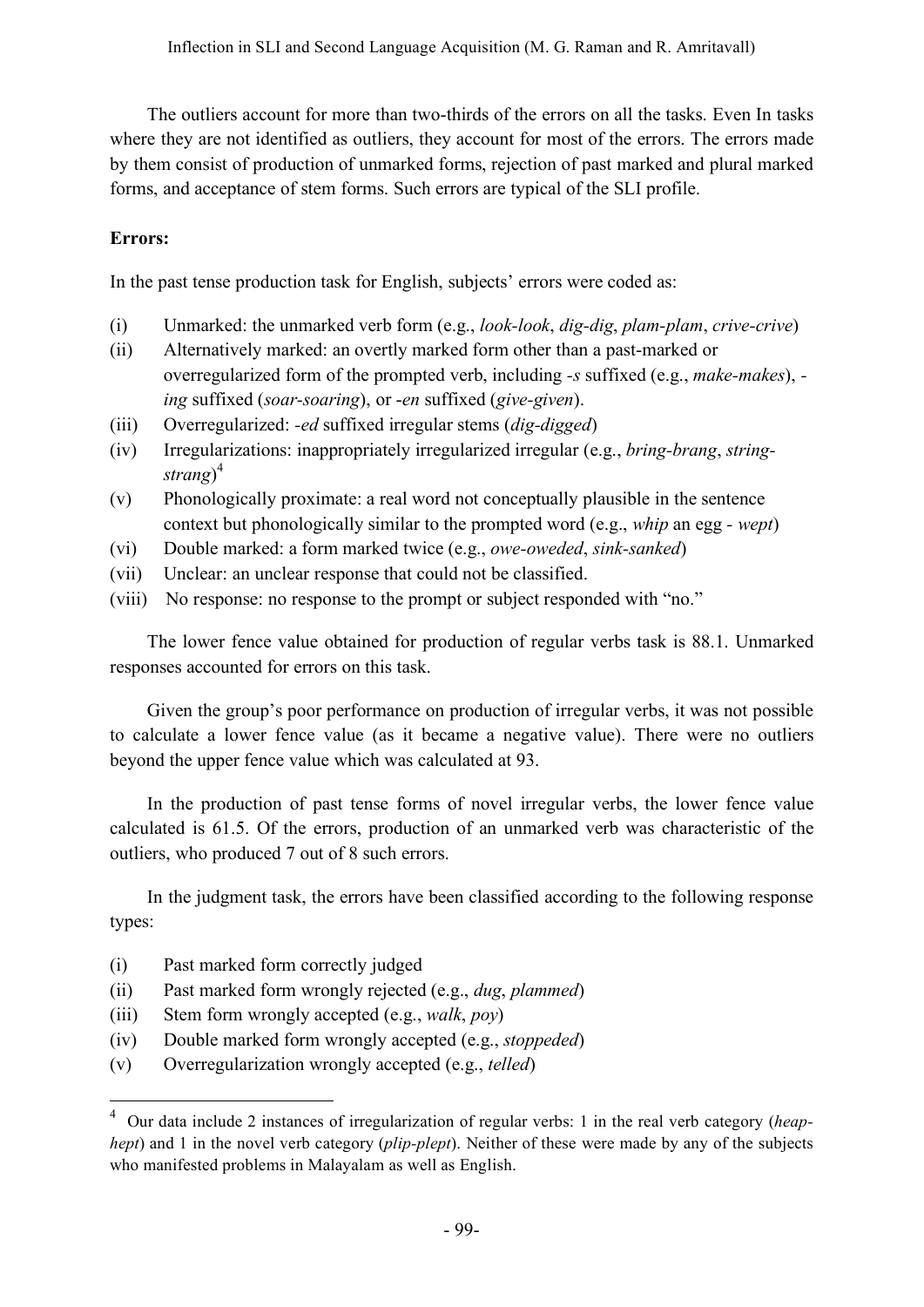- (vi) No preference indicated
- (vii) No response: no response to the prompt or subject responded with "no."

The lower fence value is 28.9 and no outliers were identified on the judgment of real regular verbs. But if we consider the two categories of error "rejection of past marked forms" and "acceptance of stem forms," 14 of the 15 errors, and 13 of the 16 errors respectively were committed by subjects who were identified as outliers on other tasks. This group was also responsible for 21 of the 29 errors in the category of accepting a double-marked form. Overall, the outliers were responsible for 48 of the 63 errors on the judgment of real regular verbs.

The lower fence value obtained on real irregular verbs is 38, and we identified LA (who accounts for 19 % of all the errors on this task) as an outlier on this task The outliers were responsible for 52 out of a total of 84 errors on real irregulars. In the error categories "rejection of past marked forms" and "acceptance of stem forms," the outliers accounted for 14 of the 18 errors, and 10 of the 17 errors respectively. This group also accounted for 28 of the 44 errors in the category of accepting a double-marked form.

The lower fence value obtained on the judgment of novel regular verbs is 60.1. The outliers account for 18 of the 20 errors rejecting past marked forms, and 14 of the 22 errors accepting stem forms.

The lower fence value on novel irregular verbs is 25.1. Once again, we find that the outliers account for 26 of the 39 errors. In the past tense production task for Malayalam, the subjects' errors were coded as:

- (i) Present tense marked: the present tense marked verb form (e.g., *pokkunnu-pokkunnu*; *saaDunnu-saaDunnu*)
- (ii) Alternatively marked: an overtly marked form that is not the past marked form (*pokkunnu-pokkum*)
- (iii) Overregularized: a form suffixed with an *-i* ending instead of an *-u* ending (*tinnunnutinni*)
- (iv) Wrong stem allomorphy: past marked form with a wrong stem allomorph (S*uDukkunnu-SuDuccu* instead of *SuDuttu*).
- (v) Phonologically proximate: a real word not conceptually plausible in the sentence context, but similar to the prompted word (e.g., *cattu* 'died' instead of *caTTu*).
- (vi) Unclear: an unclear response that could not be classified by the coder.

The lower fence for the production of real -*i* ending verbs is calculated at 100 and there were no outliers on this task.

The lower fence for real *-u* ending verbs is calculated at 100 and the two errors (unmarked responses) were made by outliers.

In the production of novel -*i* ending verbs, the lower fence value obtained is 80. The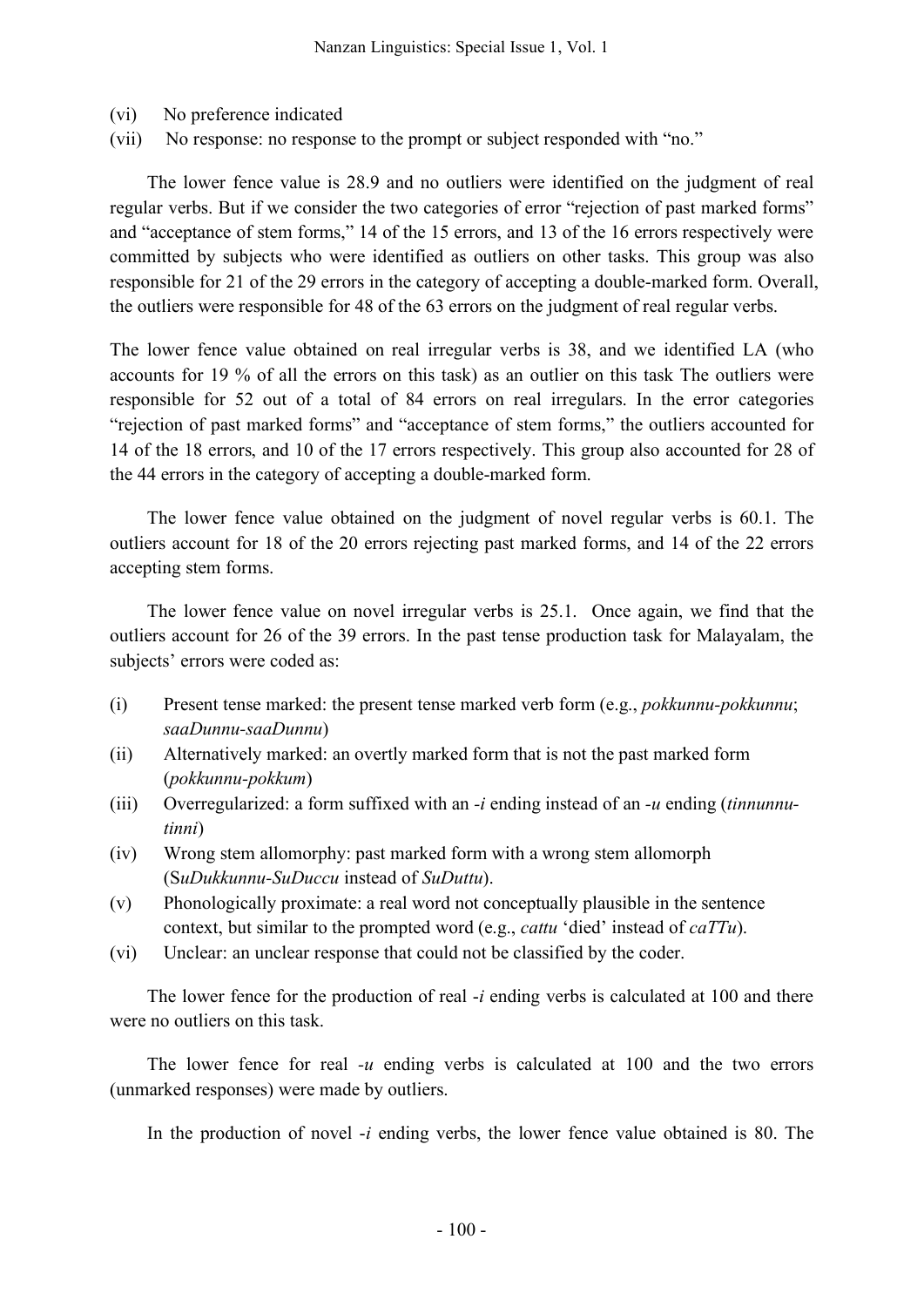outliers produced all the errors in the category "present tense marked forms". This group was also responsible for all the unclear responses as well.

For novel *-u* ending verbs, the lower fence value is identified at 25.1. 4 subjects identified as outliers account for the 8 errors in the category "present tense marked" forms, 1 alternatively marked form, 1 phonologically proximate form and 2 of the 3 unclear forms.

- (i) In the past tense judgment task for Malayalam, subjects' errors were coded as:
- (ii) Past marked form correctly accepted
- (iii) Past marked form wrongly rejected (tinnu)
- (iv) Present tense form wrongly accepted (pokkunnu)
- (v) No preference indicated
- (vi) No response: no response to the prompt or subject responded with "no."

The lower fence value on the judgment of real -*i* ending verbs is 100 and the outliers make all the errors in the categories "rejection of past marked forms" and "acceptance of stem forms".

The lower fence value on real *-u* ending verbs was calculated at 68.8. There are no outliers on the -*u* ending judgment task. However, all the errors are made by this group.

The lower fence value for novel *-i* ending verbs is at ceiling. Once again, the outliers account for the errors in the categories "past marked form rejected" and "present tense form accepted".

Once again, in the novel  $-u$  ending task, the outliers make all the errors in the categories "past marked form rejected" and "present tense form accepted".

A brief discussion of three subjects (JG, VF, AG) will show that the results obtained do not seem to be an artefact of our testing tools and procedures. JG's problems in production are confined to Malayalam: novel regular verbs, and real and novel regular nouns are problematic. We find an unusual number of wrong stem allomorphy errors on novel regular verbs and nouns, arguing that they have a listed status in his grammar. He also shows a tendency to irregularize real regular nouns. JG's problems do not show up in the judgment and production of real forms in English. This could be attributed to conscious rule learning. An informal conversation with his mother (also a teacher at the school) during the course of testing revealed that he had been receiving extra help at school and home, as he appeared to have difficulties with reading. Coincidentally with the period of our research, he was identified as a dyslexic by a psychologist attached to the school.<sup>5</sup> It is therefore possible that the extra assistance provided to him has led to his improved performance in the judgment and production of real regulars in English. Support for this assumption comes from a similar finding in Ullman and Gopnik (1999), where a language impaired subject AW, produced

 $5$  To the best of our knowledge, this was done using an English test norm-referenced for monolingual English populations.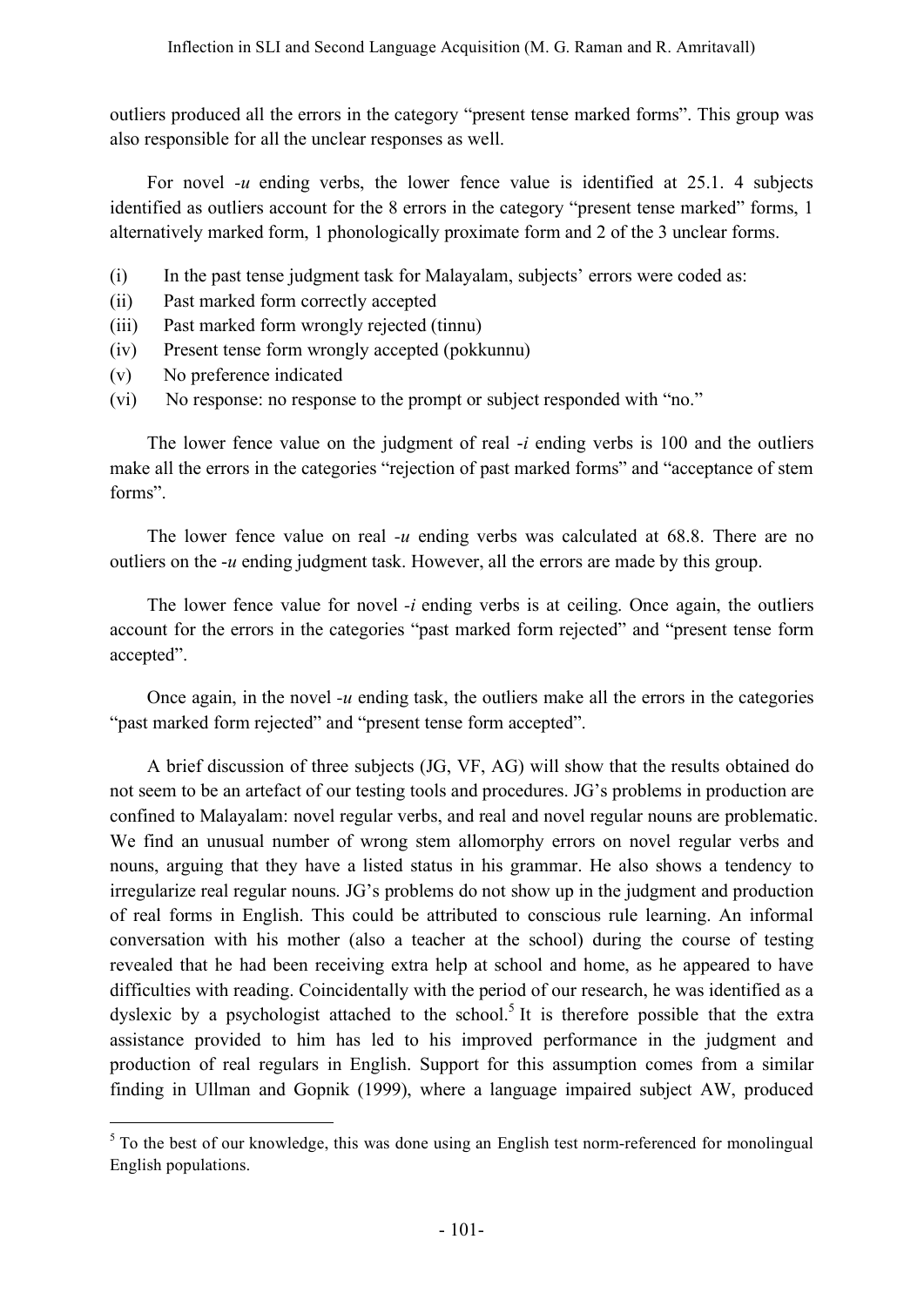overregularizations but failed to produce novel regular past-marked forms which is attributed to an explicitly learned strategy of suffixing -*ed* to forms retrieved from memory. VF was identified as a probable dyslexic by the class teacher who informed the researcher that he seemed to experience difficulties in class while reading texts aloud, a common classroom activity. AG, who was identified as an outlier in Malayalam but not in English, was repeating the class and this could have had an effect on his performance in English. During testing, his conversations with me were almost entirely in Malayalam ruling out the possibility that the poor performance in Malayalam might be due to insufficient exposure to the L1.

## **Conclusion:**

We began with the hypothesis that language impairment is not language specific. Our data strongly support the possibility that impairment in the second language context typically manifests in first language as well. The "outliers," i.e., children who perform significantly below the lower fence in the second language also perform significantly below the lower fence in the first language. It is particularly striking that the difficulties across first language and second language are matched according to the lexical categories of verb and noun.

One prediction about impairment that follows from the WR theory is that difficulties with rule-governed suffixation will serve to distinguish between impaired and unimpaired populations. This prediction is irrelevant to the L2 situation because the English irregular verbs, like novel verbs, are overwhelmingly overregularized in our data. However, the WR theory is validated to the extent that the rule appears to have been acquired by all the subjects including those identified as at-risk for SLI. The application of the rule to both real and novel irregulars leading to overregularizations may also be a pointer to the role of conscious rule learning in an instructed L2 context.

Thus, it is their error patterns that serve to distinguish between the two groups. The production of unmarked forms, the incorrect acceptance of present tense and plural forms, the rejection of past and plural marked forms differentiated between the two populations. On some English tasks, we were unable to identify the lower fence or outliers. All our subjects made errors, but still we found that the group identified as outliers were responsible for more than two-thirds of the errors. In contrast, all the errors in the Malayalam tasks are attributable to the outliers. Thus, if we see normality and impairment as two ends of a cline, then children prone to errors, outliers and those at risk for SLI would form progressive points on the cline. Not all the subjects identified as outliers would be language impaired. It appears that our tasks are capable of degrees of discrimination, separating out populations who are prone to error from those who are at risk for SLI. SLI appears to manifest as an accumulation of difficulties on many aspects of morphological tasks.

As regards Malayalam, we have suggested that although there is no clear cut distinction between regular and irregular past tense, the -*i* ending verbs being comparatively less subject to stem allomorphy, have the status of "regular" verbs. This conjecture is supported by the fact that novel verbs designed as -*u* ending verbs were "overregularized" by -*i* suffixation.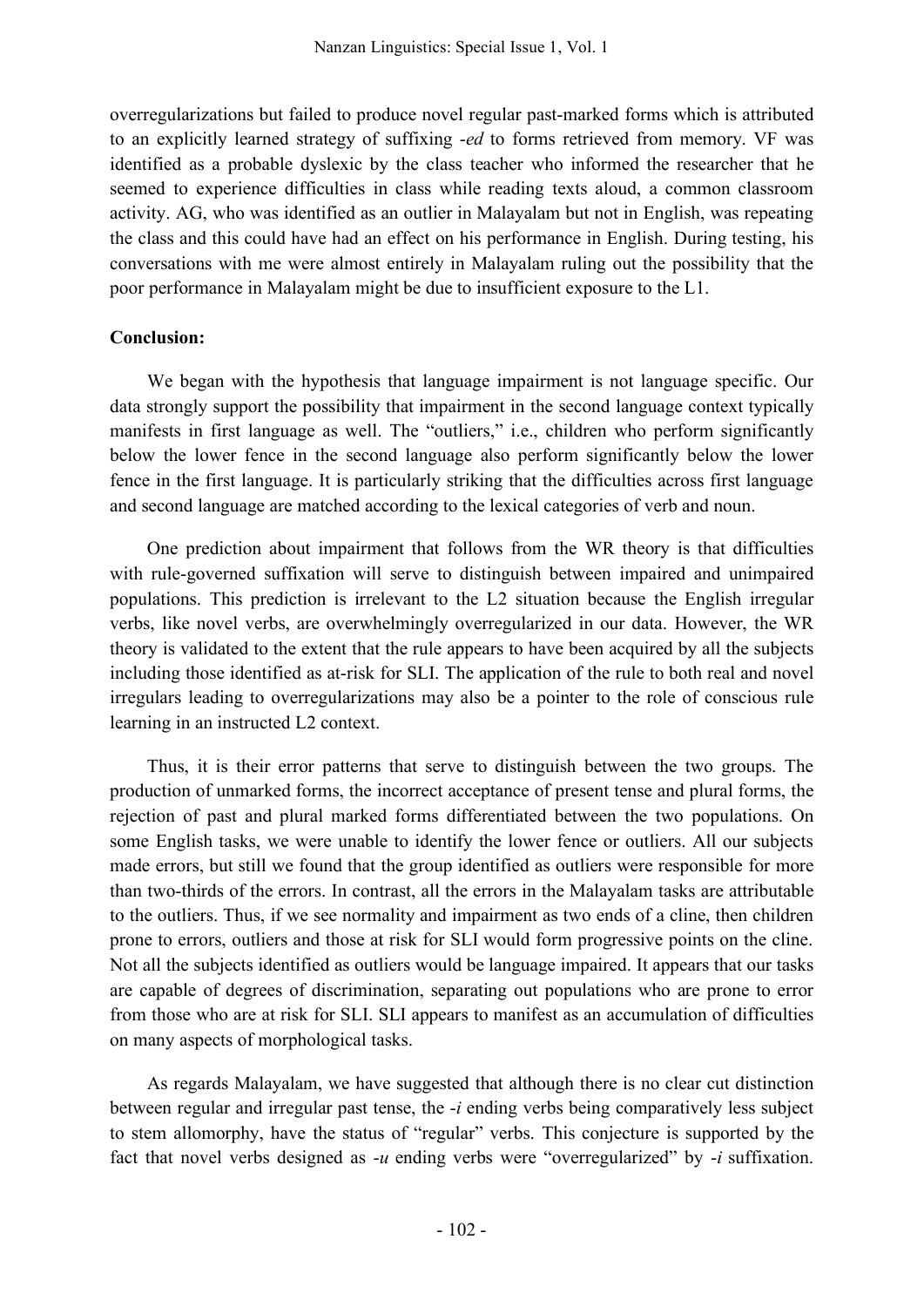There were 31 such "errors" on  $-u$  ending verbs. Thus, our subjects appear to be assigning 'add *-i* to the stem' the status of a default rule very much like the regular rule in English. In this they differ from the adult Malayalam speakers who produced the more restricted -*u* ending on novel verbs designed to end in -*u*. A possible explanation for this could be that adult responses were affected by literacy or conscious learning.

In conclusion, the results we have obtained on the first language and the prominence of their 'fit' with the second language are particularly interesting. We believe that this finding requires validation from more extended testing both within ESL groups, and across L1 and L2.

### **References**

Asher, R. E. & Kumari, T. C. (1997). Malayalam. London: Routledge.

- Bishop, D. V. M., & Snowling, M. J. (2004). Developmental dyslexia and specific language impairment: Same or different? *Psychological Bulletin*, *Vol. 130 (6)*, 858-886.
- Clahsen, H. (1989). The grammatical characterization of developmental dysphasia. *Linguistics*, *27,* 897-920.
- Håkansson, G., & Nettelbladt, U. (1993). Developmental sequences in L1 (normal and impaired) and L2 acquisition of Swedish syntax. *International Journal of Applied Linguistics, 3,* 3-29.
- Ionin, T., & Wexler, K. (2002). Why is 'is' easier than '-s'?: acquisition of tense/agreement morphology by child second language learners of English. *Second Language Research*, *18*, (*2*), 95-136.Leonard, 1998
- Leonard, L. B. (1998). *Children with specific language impairment*. Cambridge, MA: MIT Press.
- Lieber, R. (1980). On the organization of the lexicon. Doctoral dissertation. MIT.
- Paradis, J. (2005). Grammatical morphology in children learning English as a second language: Implications of similarities with Specific Language Impairment. *Language, Speech and Hearing Services in the Schools, 36,* 172-187. Retrieved September 3, 2005, from http://www.ualberta.ca/~jparadis/ESL-SLI\_paradis1.pdf
- Paradis, J., and Crago, M. (2000). Tense and temporality: A comparison between children learning a second language and children with SLI. *Journal of Speech, Language, and Hearing Research, 43,* 834-847.
- Pillai, K. (1965). 'Classification of Verb', Appendix to Vol.1 of *Malayalam Lexicon.* Trivandrum: University of Kerala.
- Pinker, S. (1984). *Language learnability and language development.* Cambridge, MA:

Harvard University Press.

- Pinker, S., and Prince, A. (1988). On language and connectionism: Analysis of a parallel distributed processing model of language acquisition. *Cognition*, *28*, 73-193.
- Pinker, S., & Ullman, M. T. (2002). The past and future of the past tense. *Trends in Cognitive Sciences, 6*(*11*), 456-463.
- Prévost. P., & White, L. (2000). Missing surface inflection or impairment in second language acquisition? Evidence from tense and agreement. *Second Language Research 16*, (*2*), 103- 133.
- Rice, M., & Wexler, K. (1996). Toward tense as a clinical marker of specific language impairment in English-speaking children. *Journal of Speech and Hearing Research, 39*, 1239-1257.
- Rice, M., & Wexler, K. (2001). *Test of Early Grammatical Impairment*. New York, NY: The Psychological Corporation.